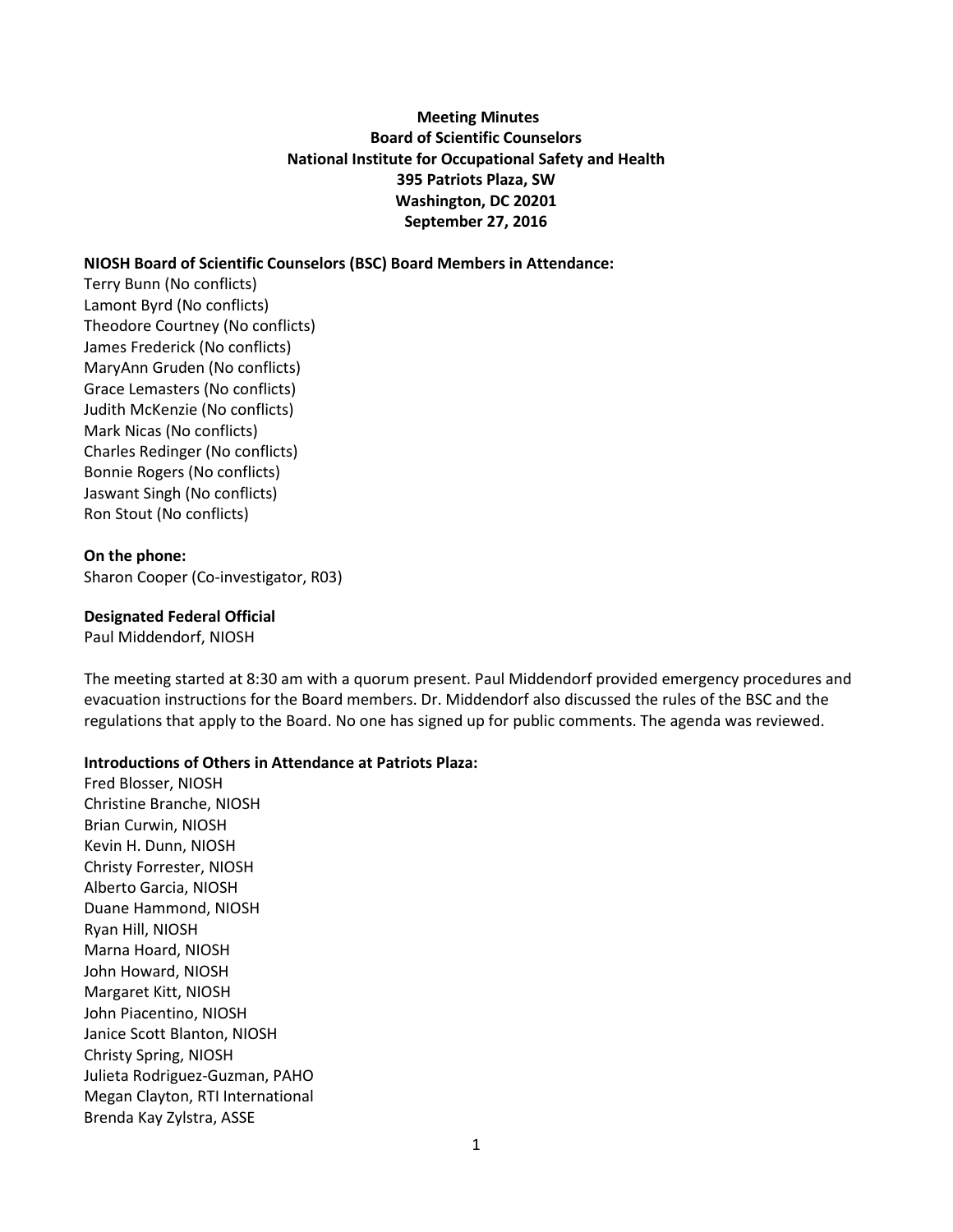The minutes from the previous meeting were reviewed carefully. One correction was suggested to the title of MaryAnn Gruden. The BSC approved the minutes. There were no additional announcements.

### **Director's Remarks**

Dr. Howard gave a NIOSH update. A copy of the Director's talking points was distributed to BSC members and the complete copy of the talking points are included in Appendix B. The remarks follow a standard format. The report is also published to the NIOSH BSC website.

### **FY 2017**

Both House and Senate call for a reduction to the NIOSH FY 2017 budget.

- Senate Committee recommends a funding level of \$334.1M. Which is a \$5M reduction from the FY 2016 Enacted level.
- Reduction to be taken against the All Other OSH budget line.
- House Committee recommends a funding level of \$329.1M, which is a \$12.7M reduction from the FY2016 Enacted level.
- House Committee recommends \$1M increases for AgFF and ERC's respectively; and a \$700K increase to the Mining Research Program. The language also calls for a \$12.5M reduction to the All Other OSH budget line.

#### **Cincinnati Combined Facility**

The House rescinds any unobligated funding in the HHS Non-expiring Fund to zero. This rescission would eliminate the funding previously appropriated for the facility. The Senate provided no specific language, although the language does request a transfer of \$300M to NIH for biomedical research.

#### **Personnel Announcements**

CAPT W. Gregory Lotz, Ph.D., Director of the Division of Applied Research and Technology (DART), completed 30 years of distinguished federal service and retired on June 1, 2016, after 40 years of federal service, including active duty and civilian service with the U.S. Navy, and the last 24 years at NIOSH. CAPT Gayle DeBord, Ph.D. will serve as Interim Director of the Division of Applied Research and Technology, effective June 1, 2016.

Pam Drake, MPH has been appointed as the Deputy Director of the Spokane Mining Research Division (SMRD), effective August 10, 2016.

R.J. Matetic, Ph.D., has been appointed as the Director for newly MASO-designated Pittsburgh Mining Research Division (PMRD), effective August 1, 2016.

Kent Slakey has been appointed as the Associate Director for Human Capital Management at the National Institute for Occupational Safety and Health effective June 27, 2016.

Kara Perritt was appointed as permanent Western States Division (WSD) Deputy Director. Kara has been serving as the Interim WSD Deputy Director in Spokane, WA since February 2016 and has been instrumental in standingup the new WSD, including implementing the important infrastructure essential for establishing a Division.

#### **Currently or Recently Available for Public Review and Comment**

Recently closed. Docket: 289: National Institute for Occupational Safety and Health (NIOSH) Quality Assurance Review of B Readers' Classifications Submitted in the Department of Labor (DOL) Black Lung Benefits Program draft.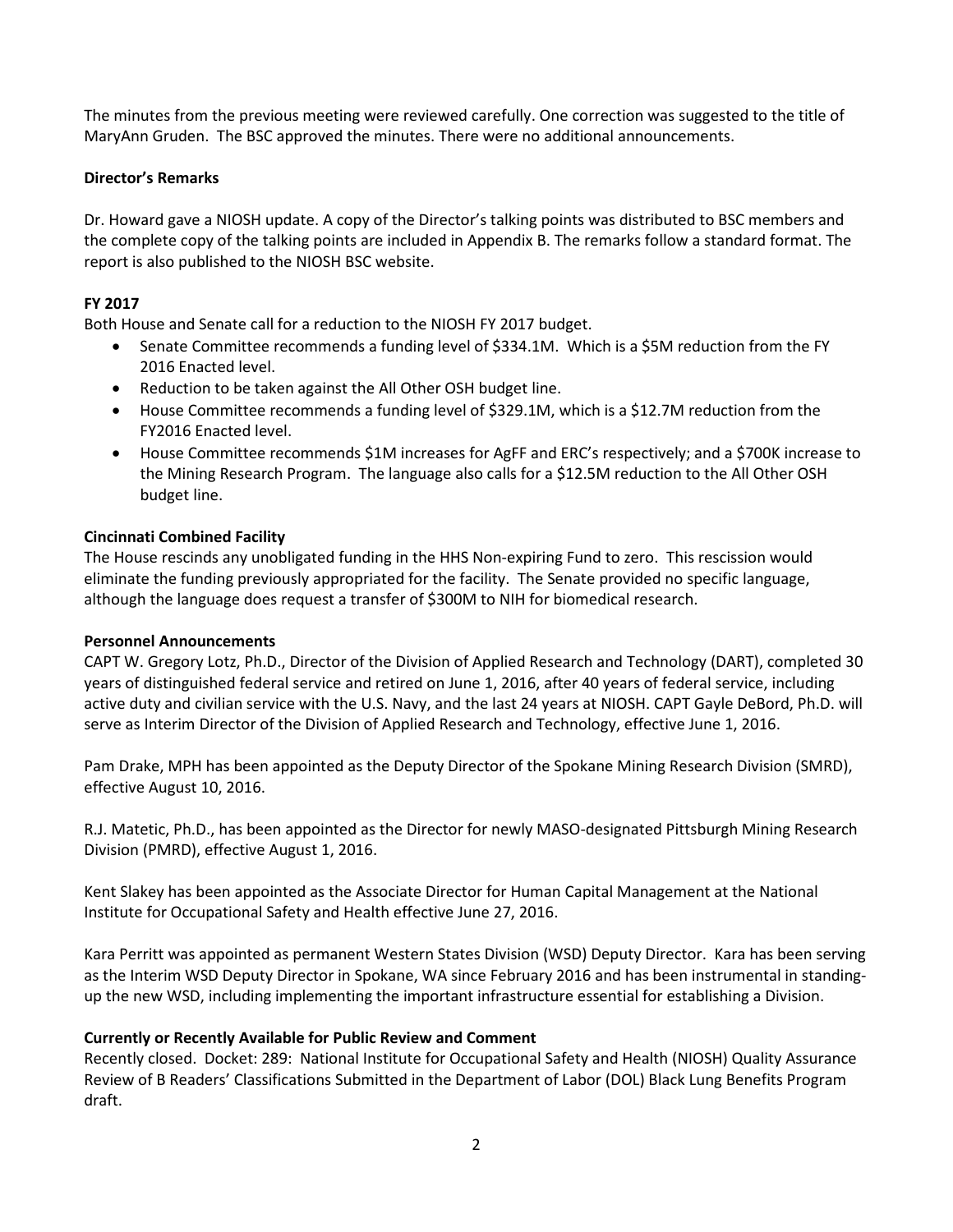Recently closed: External Review Draft: NIOSH Current Intelligence Bulletin: Health Effects of Occupational Exposure to Silver Nanomaterials. It contains a review and assessment of the scientific literature on the toxicological effects of exposure to silver nanoparticles in experimental animal and cellular systems, and on the occupational exposures to silver dust and fume and the associated health effects. It evaluates the scientific evidence on the role of particle size on the toxicological effects of silver, including the basis of the current NIOSH recommended exposure limit (REL) for silver.

Recently closed: External Review Draft: NIOSH Criteria Document on Occupational Exposure to 1- Bromopropane. It provides a comprehensive summary of the health effects, exposure data, quantitative risk assessment, and recommendations for controlling exposures in the workplace. 1-Bromopropane is an organic solvent used in manufacturing processes, degreasing operations, cleaning electronics and metal, aerosol applied adhesives, and as an alternative solvent in the dry cleaning industry.

#### **New Programs and Initiatives**

RAND Released Report on OSH Systematic Review: A new RAND report commissioned by NIOSH, Systematic Reviews for Occupational Safety and Health Questions—Resources for Evidence Synthesis, is now available. This is important for occupational safety and health questions. This report will add to our fund of knowledge on how to do systematic reviews. The BSC members were encouraged to look at the report.

Easy Access to NIOSH Engineering Control Solutions: NIOSH's new Engineering Controls Database contains descriptions of controls, effectiveness summaries, and schematics of engineering control technology evaluated by NIOSH during laboratory and field investigations. Since the Occupational Safety and Health Act was established in 1970, NIOSH has been developing valuable information, best practices, and guidance on engineering controls addressing a variety of workplace hazards. If you have any questions or need additional information, send an email to  $ecd@cdc.gov$ .

On October 19, NIOSH will celebrate the 20th anniversary of the dedication of its Health Effects Laboratory in Morgantown, W.Va. Since its inception, the state-of-the-art facility has led world-class research on an enormous range of high-priority issues. A NIOSH Science Blog will discuss these accomplishments in conjunction with the anniversary.

#### **NIOSH Social Media**

NIOSH social medial presence was highlighted and the metrics in the Directors' Remarks

#### **Total Worker Health**

NIOSH BSC members are cordially invited to attend a Total Worker Health® Research Methodology Workshop currently scheduled for December  $6 - 7$ , 2016 (venue is yet to be determined and virtual attendance may be possible). More information will be forthcoming from Alberto after the venue and virtual attendance is determined. The purpose of the workshop is to review current methodological approaches and limitations to TWH-related research by TWH researchers themselves and other attendees. The workshop will also explore methods that have the most promise to advance the scientific evidence base. The workshop is planned in response to recommendations included in the NIH Pathways to Prevention workshop report published August 16, 2016 in the Annals of Internal Medicine which can be found at

http://annals.org/article.aspx?articleid=2525718. Specifically, Recommendation 1 from the Panel reads as follows: "The NIH and Centers for Disease Control and Prevention, along with other funders and stakeholders (for example, private-sector organizations and foundations), should engage key stakeholders to identify and prioritize research needs." Dr. Chosewood will attend the workshop and make a presentation to the BSC on the discussions that occurred at the Workshop.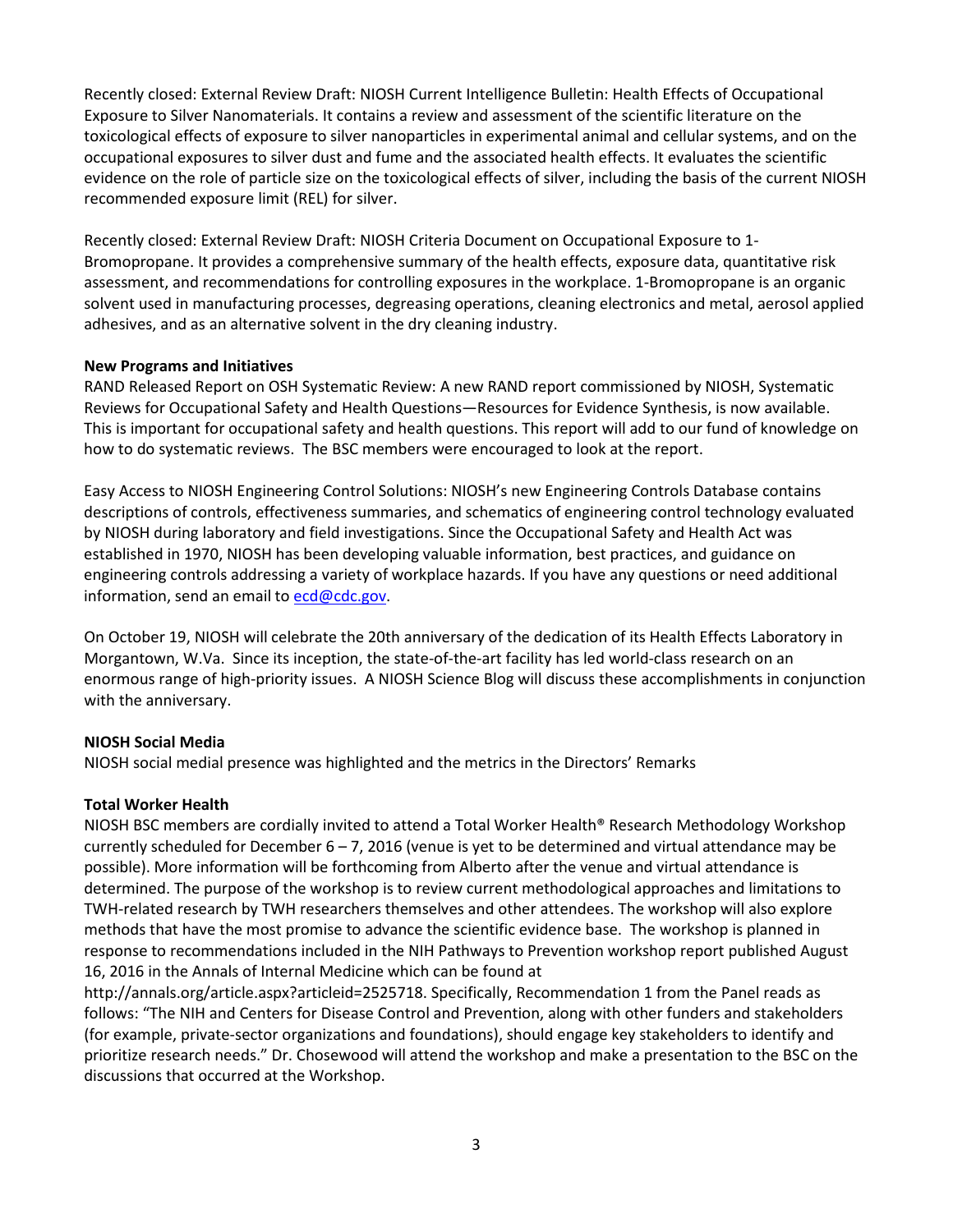Today's meeting will include four presentations seeking advice. The purpose of the committee is to receive Board members' ideas on what NIOSH is doing for relevance and impact. NIOSH asked the committee members to give advice during the presentations.

#### **Questions or Comments for the Director**

There may be a conflict with the dates of the TWH meeting and an epidemiology meeting.

Charles Redinger - Is the list of publications, new publications since the last meeting? Yes.

Bonnie Rogers – Any anticipation of the budget? Dr. Howard mentioned that it is not clear yet.

Sharon Cooper – Is there an update for NORA 3? Lore Jackson-Lee mentioned that various activities are going on with the roll out of NORA 3. The roll out is being timed with the beginning of the Fiscal Year which is October 1st. A new NORA website is available and an article. The NORA link is:

http://www.cdc.gov/niosh/nora/default.html. We have Sector Council meetings scheduled. Please note the addition of 7 outcome-based cross sectors.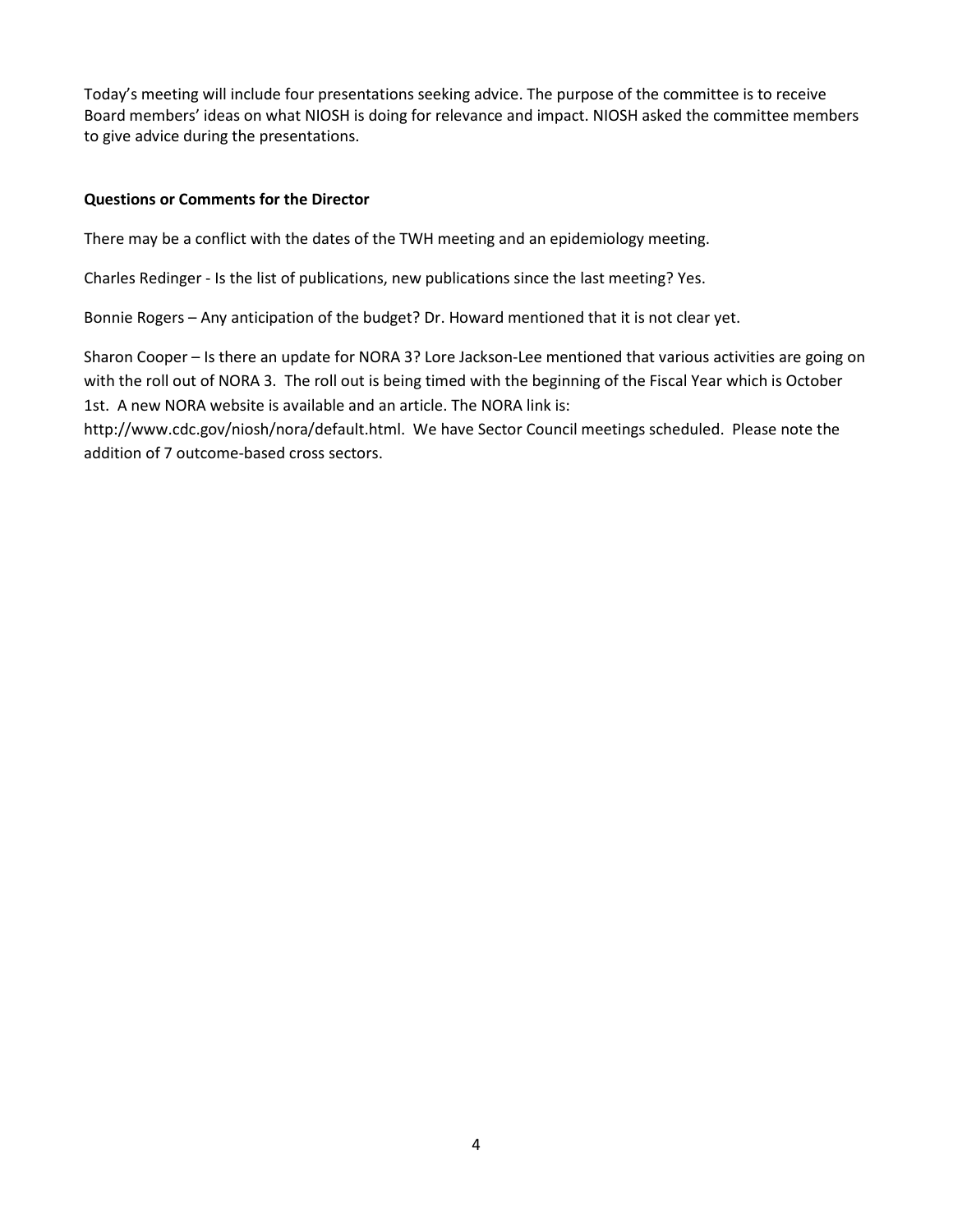### **Presentation Chronic Kidney Disease and Pesticide Exposure in Central American Sugarcane Workers Dr. Brian Curwin, Deputy Branch Chief, Industrywide Studies Branch, NIOSH**

#### **Margaret Kitt, NIOSH**

Dr. Kitt provided a brief background of NIOSH interest in Chronic Kidney Disease (CKD) in sugar cane workers. The description included initial cases of CKD brought to NIOSH's attention and a discussion and technical assistance request from PAHO.

### **Julietta Rodriguez-Guzman, PAHO**

The CKD is a problem that seems to be going on for over 30 years, but only recently identified. The identification happened through involvement of a journalist. This was brought to the attention of PAHO. PAHO estimates that around 30,000 male sugar cane workers have died due to CKD over a 12-year period. The working conditions are poor. When workers reach the country health service, it is when they are already symptomatic. These cases have overwhelmed country resources for dialysis. The Ministry of Health of El Salvador brought this to the attention of PAHO as well. PAHO noticed that this was affecting agriculture workers and realized that additional information/research was needed. PAHO needed to document the working conditions and health conditions of workers. PAHO has engaged in 3 projects. PAHO is concerned about heat stress and extreme weather conditions. The conditions are harsh and workers work more than 12-hours per day. Workers are paid by the product, which typically averages at \$2 per day. During the past three years, there has been increased documentation of these issues. There are still other risk factors to be examined including pesticides and others. The intervention research by NIOSH has been helpful. PAHO has created a working group and hoped to keep collaborating with NIOSH and other organizations in addressing the CKD epidemic.

#### **Brian Curwin, NIOSH**

Dr. Curwin mentioned that young males are affected by this disease. In the last 10 years, 20,200 people have died due to this condition. The condition affects hot areas of the world including Latin America, India, Sri Lanka and Southeast Asia. It affects the agriculture industry. Research suggests that CKD is multi-causal and occupational and exacerbated by heat stress and high work load. Repeated kidney damage culminates in loss of function. NIOSH is collaborating with the Worker Health and Efficiency Program. Several risk factors are being investigated including dehydration, excessive workload and heat stress, toxicant exposures, anti-inflammatory consumption and infectious disease. One aspect of prevention is access to water and mandatory rest breaks. Improving cutting practices and using an improved machete may reduce required cutting effort and improve productivity. One theory is that chronic and severe dehydration may amplify the health effects of pesticides. Harvesting of sugar cane is done manually in many countries, including El Salvador. Glyphosate is applied as a ripening agent 28-49 days prior to harvest. Just before harvesting, the sugar cane is burned to facilitate cutting. There is some research to suggest that pesticides may be a co-etiologic factor. Additional recent research was reviewed. A description of the NIOSH engagement was presented.

Ron Stout – Does the condition affect women. Brian responded that there are women engaged in cutting. Julietta Rodriguez-Guzman also mentioned that there are data for women in the highlands.

Bonnie Rogers – Were any of the women pregnant? Brian responded that was not in our study.

Jaswant Singh – Did you notice if there was crystalline silica present? Brian responded that we analyzed for silica in samples, but did not find any on the samples.

Grace Lemasters – Do workers where gloves? Brian responded that the practices are variable. If workers wear gloves it would typically be a single glove on the grabbing hand.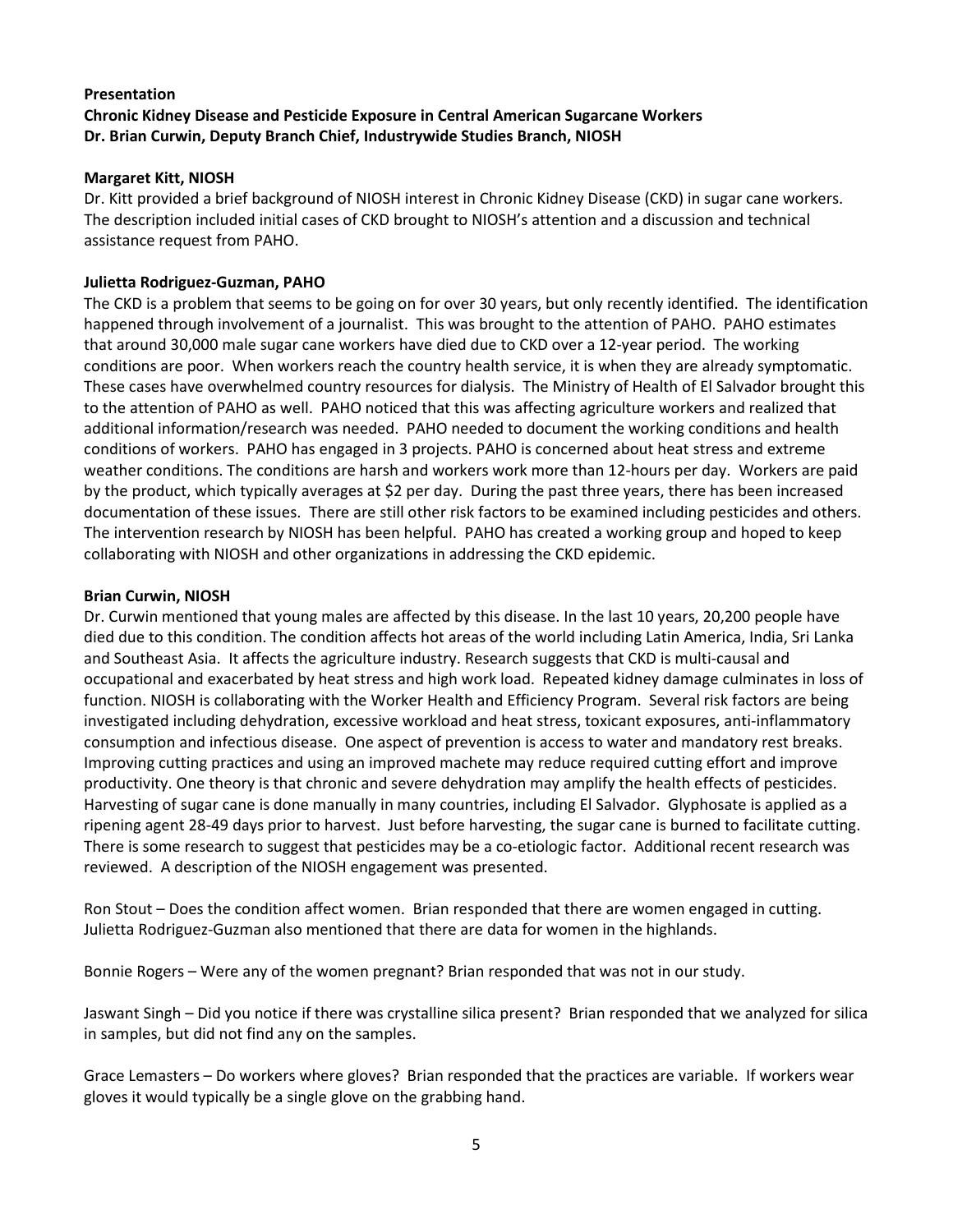Bonnie Rogers – What about ergonomic issues? Brian mentioned that there have been studies that address ergonomic outcomes.

Lamont Byrd – Are there any moving vehicles? Brian mentioned that there are trucks on the site and heavy equipment machines to collect the cut cane.

Grace Lemasters – Could you do an analysis to separate workers wearing gloves and workers not wearing gloves and then analyze for pesticides? Brian mentioned that we could conduct this analysis.

Jaswant Singh - Could you try a different method for sampling for pesticides like a particle counter? Brian mentioned that if we went back, we would try different methods.

Mark Nicas - What do you get if you burn glyphosate? Brian mentioned that we wanted to sample for polycyclic aromatic hydrocarbons (PAHs).

James Frederick – Is there an accelerant to burn the cane? Brian mentioned that there may be.

Theodore Courtney – Looking for combustion byproducts would be important. Is burning of cane a standard practice? Brian mentioned that it is a standard practice in Central America. There is some green harvesting of cane for seed.

Lamont Byrd – How long is the season? Brian said the harvesting season is from November to March or April (in El Salvador).

Paul Middendorf – Has anyone looked at the contribution of the residual heat from burning the sugar cane? They are already in a hot field.

James Frederick – Is there any common work outside of the months of harvest? Julieta Rodriguez-Guzman mentioned that most of this workforce is temporary worker. Following this cohort is difficult. They come from poor communities. When father dies, then the younger son covers the position. The other part of the problem the way that workers are employed. Some cutters are hired by third parties and not the company. So the employment conditions are precarious. This is a generational process.

Bonnie Rogers – Is the age relatedness due to the fact mostly young men do the work? Julieta Rodriguez-Guzman mentioned that young men do the work because the father died. The disease causes death early in a worker's career.

Judith McKenzie – Is this a new disease or is it now due to increased recognition? Julietta Rodriguez-Guzman mentioned that it was recognized 30 years ago, with an increase in recognition more recently.

Judith McKenzie – I liked the improvement in the machete as a resource to encourage workers to take a break.

Grace Lemasters – A case control study might help answer who would get the disease and why. Not everyone gets kidney disease. What are the characteristics of those that get the disease? Do you have demographics between groups of cutters? In El Salvador coastal areas get the disease.

Julieta Rodriguez-Guzman mentioned that sugar cane cutters get the disease. We do not know who are the burners and the applicators of glyphosate. They may be workers hired by the company.

Margaret Kitt – There are periodic meetings of researchers.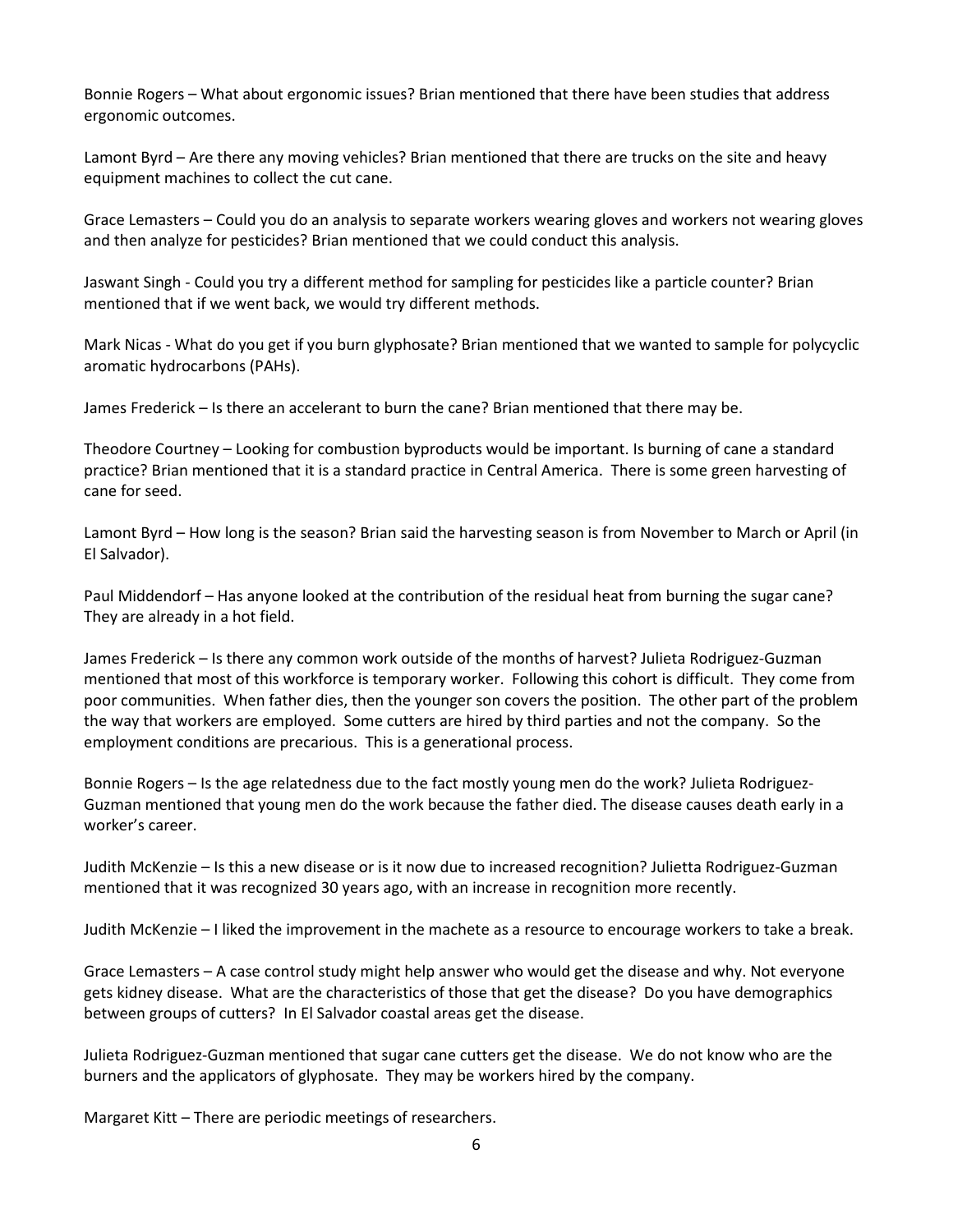Bonnie Rogers – Is child labor an issue? Brian mentioned that there can be children of 12 and 14 years old.

Terry Bunn – You could look at the appropriate type of glove for workers.

Mark Nicas – Do you see this disease in US workers that pick hot crops? – Brian mentioned he has a slide on this.

Ron Stout – Why focus on 2,4D? Brian mentioned that 2,4D was selected because it is a commonly used pesticide.

Judith McKenzie – It would be interesting to look at the women and their rates? They may not be as involved in the cutting.

Bonnie Rogers – Do the workers receive education? Brian mentioned that workers do not receive much information at all.

Sharon Cooper – I suggest that you look at other NIOSH research. For example, look at construction workers or migrant and seasonal farm workers in the US. You could look at linking electronic health records to meteorological databases for temperature and hydration records. They might be helpful to look at renal markers.

Terry Bunn – Through SOUTHON we are collecting data on firefighters.

Bonnie Rogers – What is next? Julieta Rodriguez-Guzman mentioned that we need to try to stop exposure.

James Frederick – Were the heat stress interventions going to continue? Brian mentioned that they will, yes. They started at the beginning of the harvest and continued throughout the harvest.

Charles Redinger – The Center for worker health and sustainability may have a role to help with this project. Article on framework for climate change to be published in JOEH may be helpful for looking for other effects.

Bonnie Rogers – There is a major problem with literacy among workers in Central America and the US. This needs to be addressed. It is important to empower the worker to speak up and engage in self-protection.

Julieta Rodriguez-Guzman – We need to do a policy statement that this is an occupational disease needing attention from health, labor and industry.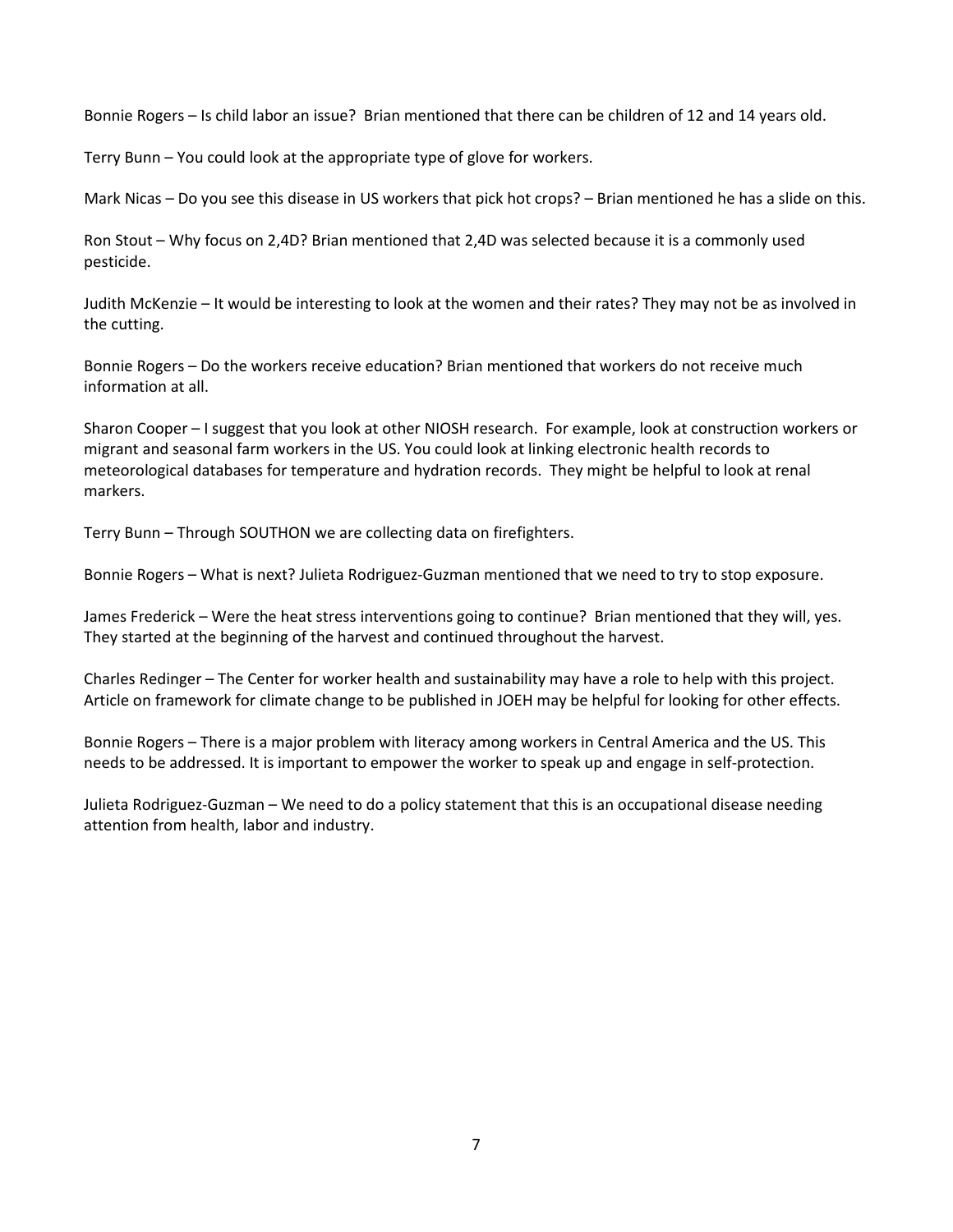#### **Presentation**

### **NIOSH Oil and Gas Sector Program: Using Data and Partnerships to Improve Safety and Health CDR Ryan Hill, Epidemiologist, Manager Oil and Gas Sector Program, NIOSH**

*The Industry.* The U.S. oil and gas industry is comprised of three subsectors – Upstream, midstream and downstream. The fatality rate varies by each subsector. The fatality rate upstream is 22.9, compared with midstream at 4.1 and downstream is 4.2. NIOSH is focusing on upstream in recognition of the higher fatality rate. The U.S. Oil and Gas Extraction Industry can be separated into three categories – Operators, drilling contractors and well servicing. The fatality rates for these categories are as follows: Operators (33% of workforce, 11.3), drilling contractors (16% of workforce, 44.6) and well servicing (50% of workforce, 27.9).

*Early Work.* NIOSH began conducting research in this industry because of an increase in the number and rate of fatal injuries in the oil and gas extraction industry in 2004. The fatality rate for the O&G industry that year was almost 8 times higher than the rate for all U.S. workers. Research found that as the drilling rig count increases, the fatality rate also increases. Early NIOSH work involved analyzing data from BLS, conducting well site visits, and participating in conferences and meetings. At the same time, NIOSH staff were seeking participants for the National Occupational Research Agenda (NORA) Oil and Gas extraction Sector Council. Early publications from the oil and gas program included an MMWR, "Rig Check" drilling rig safety checklists, and videos on fall protection and seatbelt use.

Mark Nicas – Have you found hydrogen sulfide fatalities? Ryan mentioned that there are some fatalities related to  $H_2S$ .

Jaswant Singh – One of the things related to fatalities is dropped objects from derricks. This is low hanging fruit for prevention. This may be important for your statistic where you show that contact with objects caused 26% of fatalities. There were questions about fatalities related to the transportation of offshore workers to offshore rigs and platforms. Ryan Hill – We have found fatalities related to helicopter transportation. We published an MMWR on fatalities to offshore workers, which found helicopter crashes were the leading cause of death among this worker population.

*Fatalities.* Today's presentation is focused on one NIOSH project related to injury prevention. NIOSH analyzed Census of Fatal Occupational Injuries (CFOI) data to describe fatalities among oil and gas extraction workers. The leading cause of fatalities are transportation related (41%) – most of which are the result of motor vehicle crashes. Our first large NORA project focused on fatal motor vehicle crashes. Research from this project resulted in the first scientific publication that identified and described risk factors for fatal motor vehicle crashes in this industry. This project also identify and described the industry's best practices in motor vehicle safety.

*Surveillance.* There are some questions that cannot be addressed by the BLS data. In order to fill in the gaps, NIOSH developed a Fatalities in Oil and Gas (FOG) database. Data sources include OSHA case files, media, crash reports, autopsy reports and industry partners.

The fatality rate is improving from 2003-2013. A recent MMWR by our oil and gas team found a 36% decrease in the industry's fatality rate despite this being a period of sustained growth in the industry.

Grace Lemasters – Is commuting to and from work considered a fatality of the workplace? Ryan mentioned that according to CFOI, it depends on whether the worker relied on company-provided transportation or whether they were traveling outside their normal geographic or temporal routine. In our NIOSH Fatalities in Oil and Gas (FOG) database, we do seek to identify and include commuting-related events.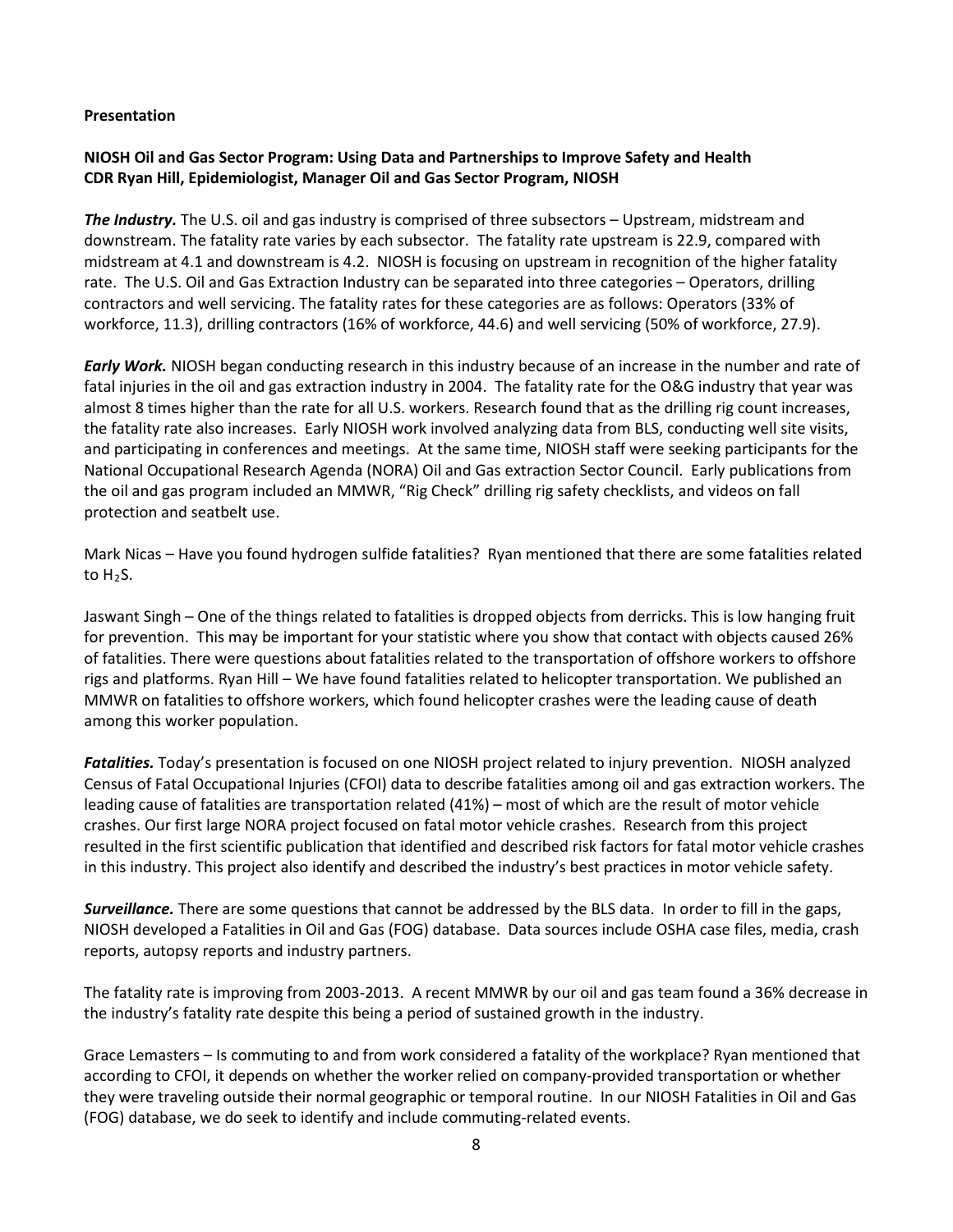Lamont Byrd – Are you capturing information on driver fatigue? This industry has exemptions for hours of service? Ryan mentioned that fatigue is not well captured in investigation of events. NIOSH is anticipating capturing information related to fatigue in a national survey in 2017. One small NORA project in NIOSH will evaluate a fatigue monitoring system among oil and gas drivers.

Terry Bunn – Does your system include interviews with medical examiners and coroners? This would help to identify crashes on private property. Ryan mentioned that NIOSH has, in a few cases, obtained information from medical examiners and coroners. We have also engaged the states. This question is helpful to identify areas where we could improve. What about cardiac events? Some fatalities are attributed to cardiac etiology when there is limited information related to a fatality. FOG does include cardiac events for exactly that reason.

Bonnie Rogers – Have you engaged with TWH? This would be important for workers who work on rigs for long periods of time. Ryan mentioned that there has been discussion about the utility of the TWH model among workers employed in the offshore oil and gas industry.

Ron Stout – What percentage of fatalities are related to commuting? 90 miles round trip is not unusual for these workers. Ryan mentioned that it is not clear from the data that are currently available about commuting-related fatalities.

Ted Courtney – The Society for Risk Analysis (SRA) is helpful in drafting questions that are generalizable across survey methods. Ryan mentioned that, the NIOSH survey has already received public comment. Ryan will send a copy of the NIOSH survey once it is approved.

*Health Research.* Based on results from NIOSH field studies, the American Petroleum Institute (API) has developed two new standards for tank gauging, and the Bureau of Land Management is updating Onshore Order 4. NIOSH investigations have addressed health hazards including, silica and hydrocarbon gases and vapors.

Some questions for BSC members to consider:

- We want to reach small companies/contractors with OSH information. Are there success stories from other industries that we might learn from?
- Given that there are now 4 generations of workers in the U.S. workforce, what strategies have been effective in other industries that might help oil and gas companies develop and deliver effective training to new/young workers?
- We would like to expand FOG to include non-fatal cases. What advice does the BSC have on how to approach and collaborate with states and other partners?

Terry Bunn – You could reach out to FACE programs. One example is for all individuals interested in establishing businesses, they must get a license. The state links to our website and new businesses can reach out to OSHA and other resources. Ryan thanked Dr. Bunn for the suggestion.

Grace Lemasters – There is an apprenticeship program in construction that might be helpful. Think about developing a certificate program.

Jaswant Singh – Has anybody looked at multi-exposures (mix of hydrocarbons) when opening the thief hatch? That would be an important area to investigate. Ryan mentioned that there does not seem to be a lot of published reports documenting exposures.

Theodore Courtney – Reach out to Hester Lipscomb to benchmark training techniques with carpenters.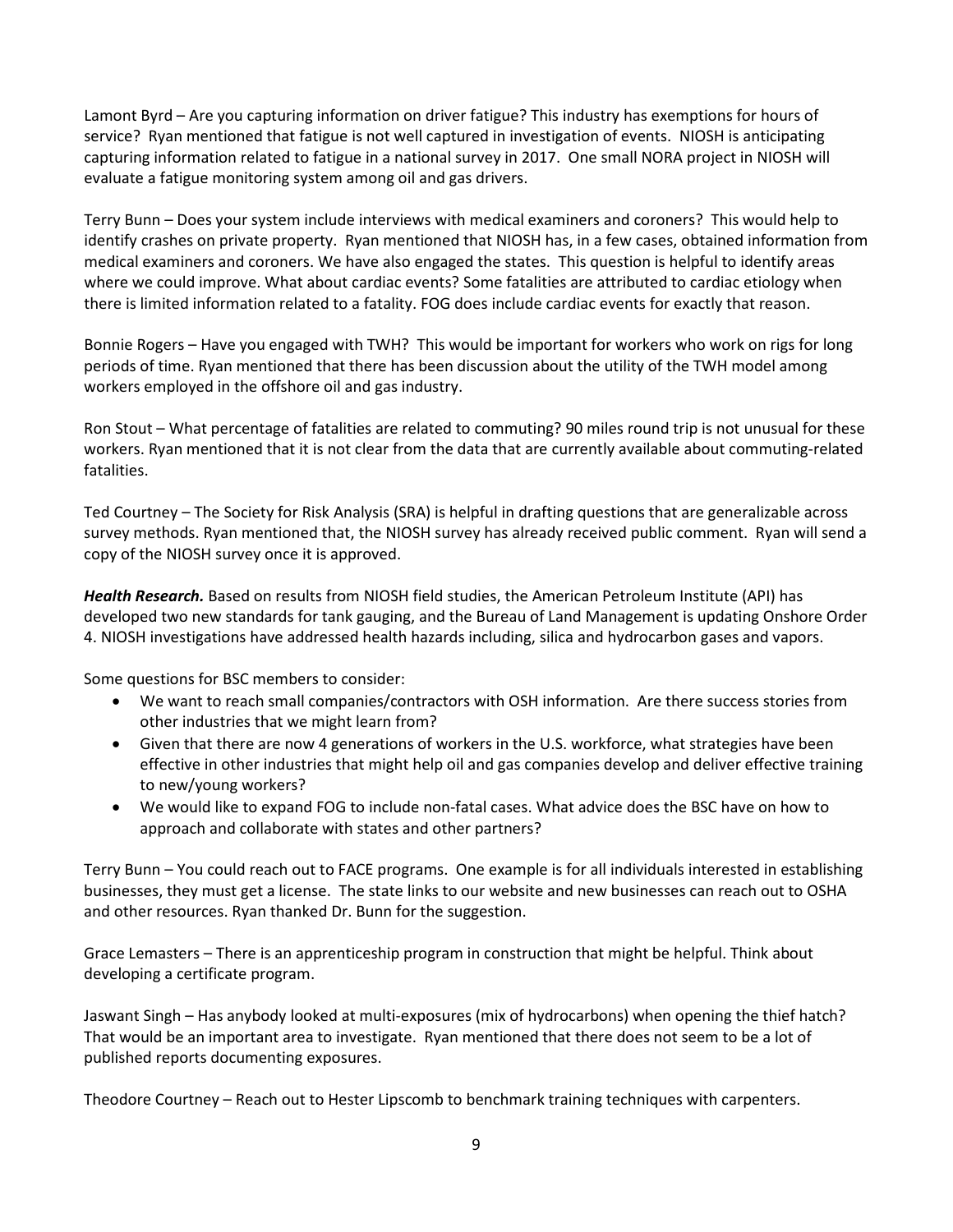Sharon Cooper – You could look at data from NHTSA for non-fatal injury. The distribution of rigs might help to find the highest risk areas. The Texas Institute for Safety may also be helpful.

Terry Bunn – Consider working with State Workers Compensation agencies. Also consider the State trauma registries.

Mark Nicas – Why are operators at risk for fatalities? Operators do spend time in the field and on the road. What does OSHA require for tank gauging? Not clear. Ryan mentioned that the accidents for operators are mostly when they step out of the office.

Mary Ann Gruden – Does English as a second language affect the FOG database? Not sure. Ryan mentioned that this has not yet been examined.

Theodore Courtney – Do you work with EPA on this work? Your baghouse work might be of interest to the EPA. Ryan said that this is a good idea. We have worked on an interagency work group to look at unconventional oil and gas operations. We have provided regular updates to the work group.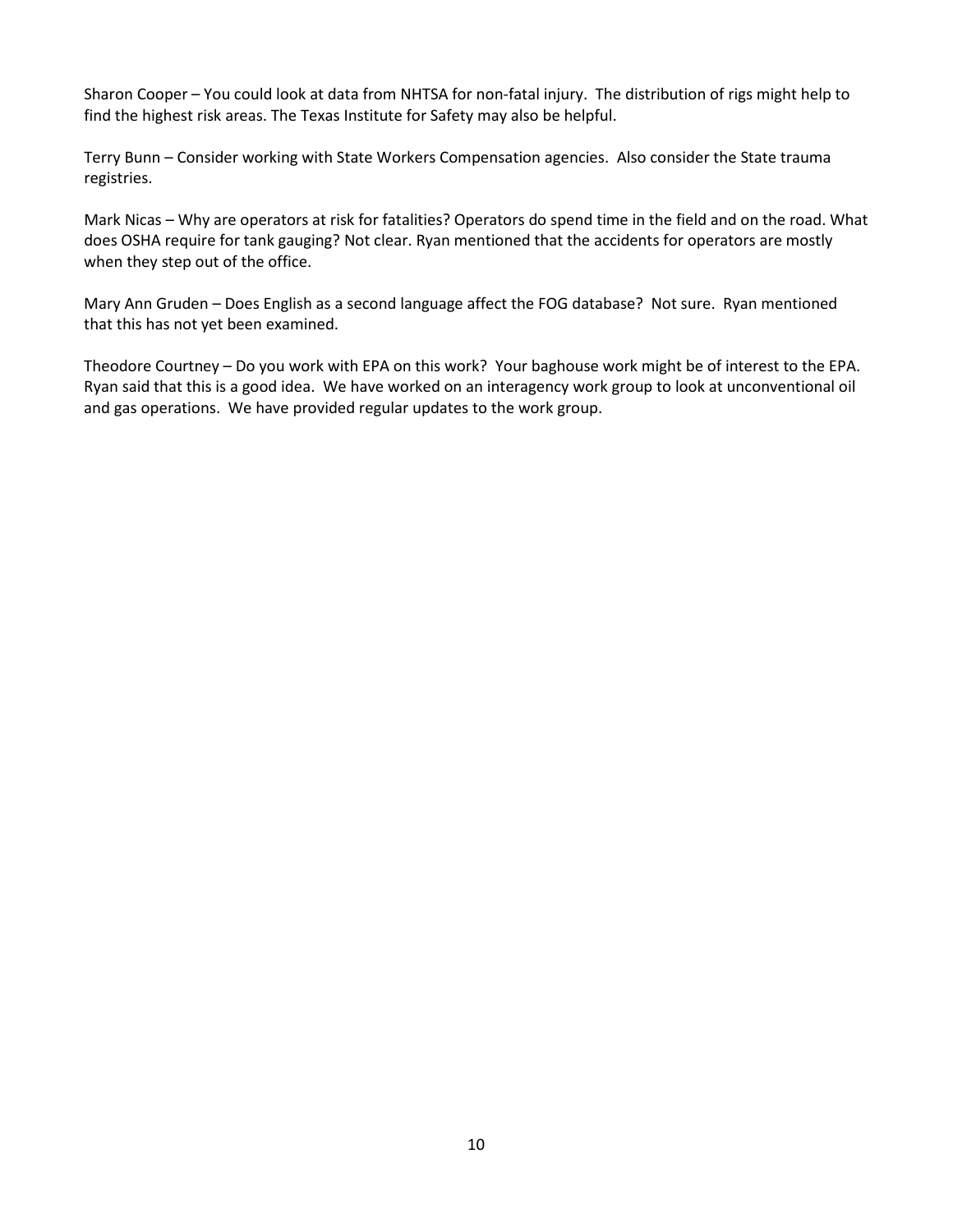### **Presentation Engineering Controls for Additive (3D) Manufacturing CDR Duane Hammond, Mechanical Engineer, Division of Applied Research and Technology, NIOSH**

Duane started the presentation explaining what additive manufacturing (AM) is and the different advantages of AM. There are many applications for 3D printing such as: tissue and organ fabrication, custom prosthetics, dental applications, aerospace applications, and defense applications. There are a range of materials for 3D printing including, plastics, metals, alloys, sugar, silicone, ceramics, composites, glass, concrete and food. Common 3D printing technologies include fused deposition modeling, fused filament fabrication, stereolithography, selective laser sintering, and electron beam additive manufacturing. Sales of desktop 3D printers are growing in numbers and there are increasing future predictions of growth. 3D printers are also located in schools, libraries and businesses. A few journal articles related to particle emissions from 3D printing were reviewed. NIOSH research will focus on assessing exposures, developing engineering controls, and assessing the effectiveness of existing engineering controls and containment techniques. NIOSH asked for input from the BSC on the following two areas:

1 – Several companies have already approached NIOSH asking for information about how to reduce worker exposure to 3D printer emissions. We would appreciate input on developing a strategy to effectively and efficiently move our engineering control solutions into practice as they are developed.

2 – What mix of studies in larger companies that are already developing engineering controls and smaller startups that do not have expertise within the company would be most effective in gaining knowledge that would be most beneficial?

Mark Nicas – Are you examining the inherent toxicology of the materials or are you focusing on reducing a hazard? Controlled emission studies are very helpful. They could be coupled with field studies. You could make crude models to predict emissions and then use field studies to measure. This then enables you to make reliable predictions with known ventilation patterns. This can then be applied across a variety of manufacturing environments.

Jaswant Singh – Is the concern about nanoparticles from relatively nontoxic polymers or about decomposition of materials or some other? There may be a concern related to a variety of materials in use.

Grace Lemasters – Have you looked into what other folks are doing? For example, have you worked with 3M? Duane mentioned that we are working with several manufacturers.

Bonnie Rogers – Can you describe the process? – Duane provided a verbal description Bonnie Rogers – How is this different than traditional manufacturing? – Duane mentioned that traditional manufacturing is subtractive and 3D printing is additive. Traditional manufacturing may also rely on a mold and in 3D printing you would not.

Ron Stout – With 3D printing you can laminate drugs to accommodate different dissolution times. This helps a medication dissolve over time.

Charles Redinger – It doesn't seem like its printing. It sounds more like additive manufacturing. Duane mentioned that there are multiple terms with distinct meanings.

Mark Nicas – Why is additive manufacturing different than extrusion? Are the temperatures in additive manufacturing higher? I am not sure.

Ron Stout – Is the concern about ultrafine particles? Duane mentioned that we are looking at this.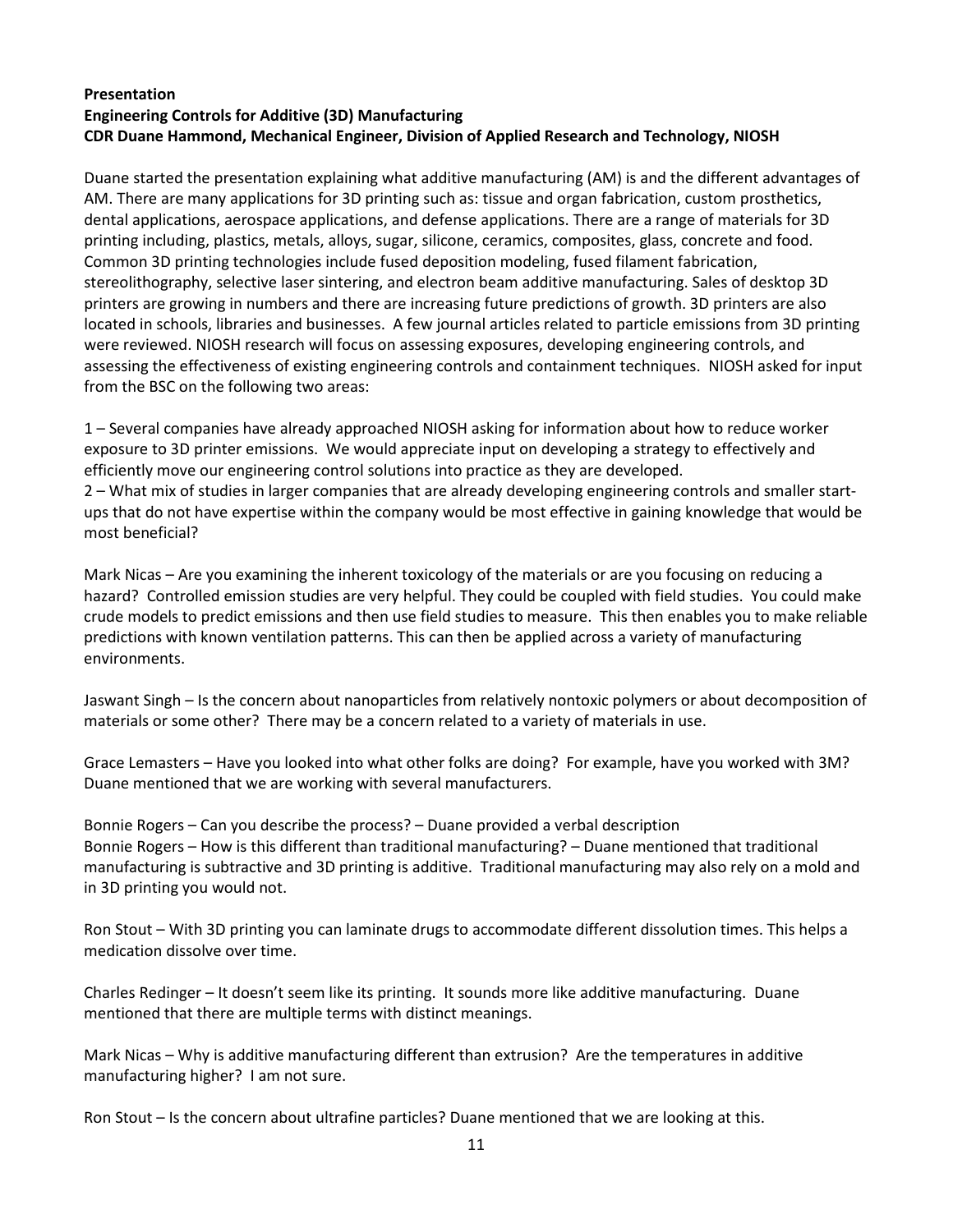Bonnie Rogers – Is the concern about nanoparticles new? It seems like they have been around for long time. Duane mentioned the concern about nanoparticles is not new, but the nanoparticle aspect on this manufacturing process is new and understudied. Duane also mentioned that emission controls for this process are not available and workplaces are using these 3D printers in office spaces and other poorly ventilated locations near unprotected workers. Duane finally mentioned that this project can pull from a variety of prior research efforts.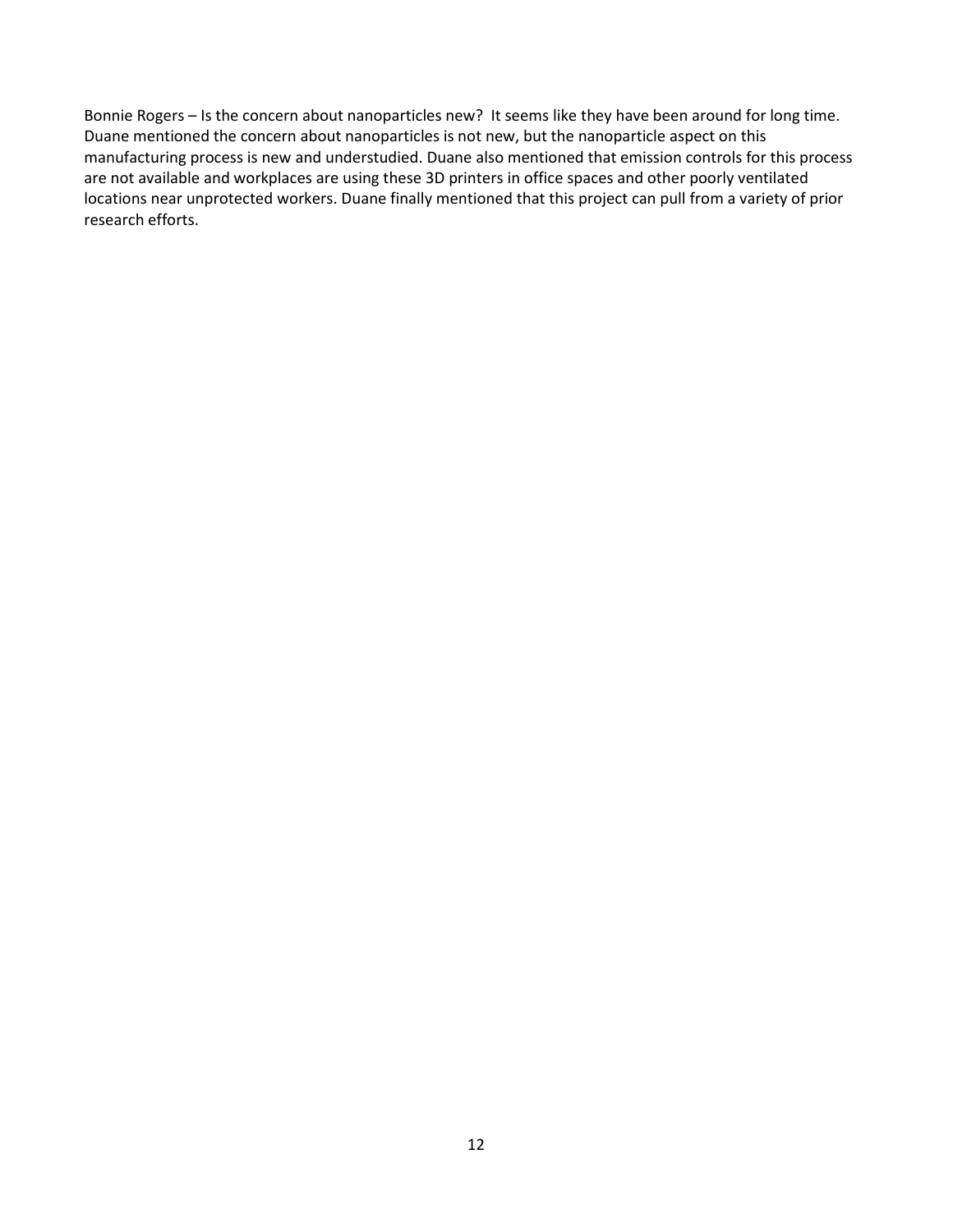### **Presentation Engineering Controls and Nanomaterials Dr. Kevin H. Dunn, Mechanical Engineer, Division of Applied Research and Technology, NIOSH**

Fundamentals on nanomaterials were presented. This included a short background on physical properties and selected toxicology findings. In addition, an overview of the key components of the NIOSH Nanotechnology Research Center (NTRC) was presented and collaboration between different field studies within NIOSH (specifically IWSB and NTRC field teams) was discussed. NIOSH has conducted engineering control evaluations in several facilities that produce or process carbon nanotubes (CNT), CNT composite manufacturers, nano metal oxide producers, nano-cellulose producers, and academic laboratories.

Potential exposures exist from a variety of sources, including, leakage from reactors and powder processing equipment, manual harvesting of materials from reactors, dumping and mixing of powders, replacing bulk containers of nanomaterial-containing powders, spraying of liquids containing nanomaterials, weighing out powder/packaging material, changing filters on dust collection systems and emissions from vacuum cleaners. Real-time particle concentrations measured during a range of manufacturing and use activities was reviewed and sources of emission were discussed. For each of the emission activities shown, sketches of potential engineering controls were presented.

Following this initial background information, Dr. Dunn shifted focus of the presentation to discuss the development and dissemination of control approaches for nano-manufacturing processes, including a 2013 NIOSH document entitled "Current Strategies for Engineering Controls in Nanomaterial Production and Downstream Handling Processes". This document was disseminated through a variety of channels including the NIOSH website, press release, Twitter activity, NIOSH Facebook page, NIOSH eNews, the NIOSH Blog, and Wikipedia. Web-metrics were presented for the Nano control document and next steps were presented. He mentioned that a series of unit process-based short information documents were in development to provide control approaches for a variety of common manufacturing and use scenarios. Finally, questions and advice were solicited from BSC members regarding additional dissemination efforts and other channels for dissemination.

Charles Redinger – Are you focusing on small operations? Kevin mentioned that they have traditionally focused on small producers and users since this is a fairly new field and many companies are in the R&D or pilot plant stage. Many of the plants that we have visited may have 10 or fewer production employees. However, we expect that we will branch out to larger companies as these materials are more commonly used in those workplaces.

Ronald Stout wondered when NIOSH releases new products, do we coordinate with Google or something else to prioritize how these materials show on a web browser when searched? Kevin mentioned that a Google search on engineering or exposure controls for nanomaterials shows that the 2013 NIOSH engineering controls document was the first result among many.

Grace Lemasters to answer your question about "was it useful?" maybe try to follow up with the people that received the materials and how helpful has it been? Dr. Lemasters suggested that when visitors to the NIOSH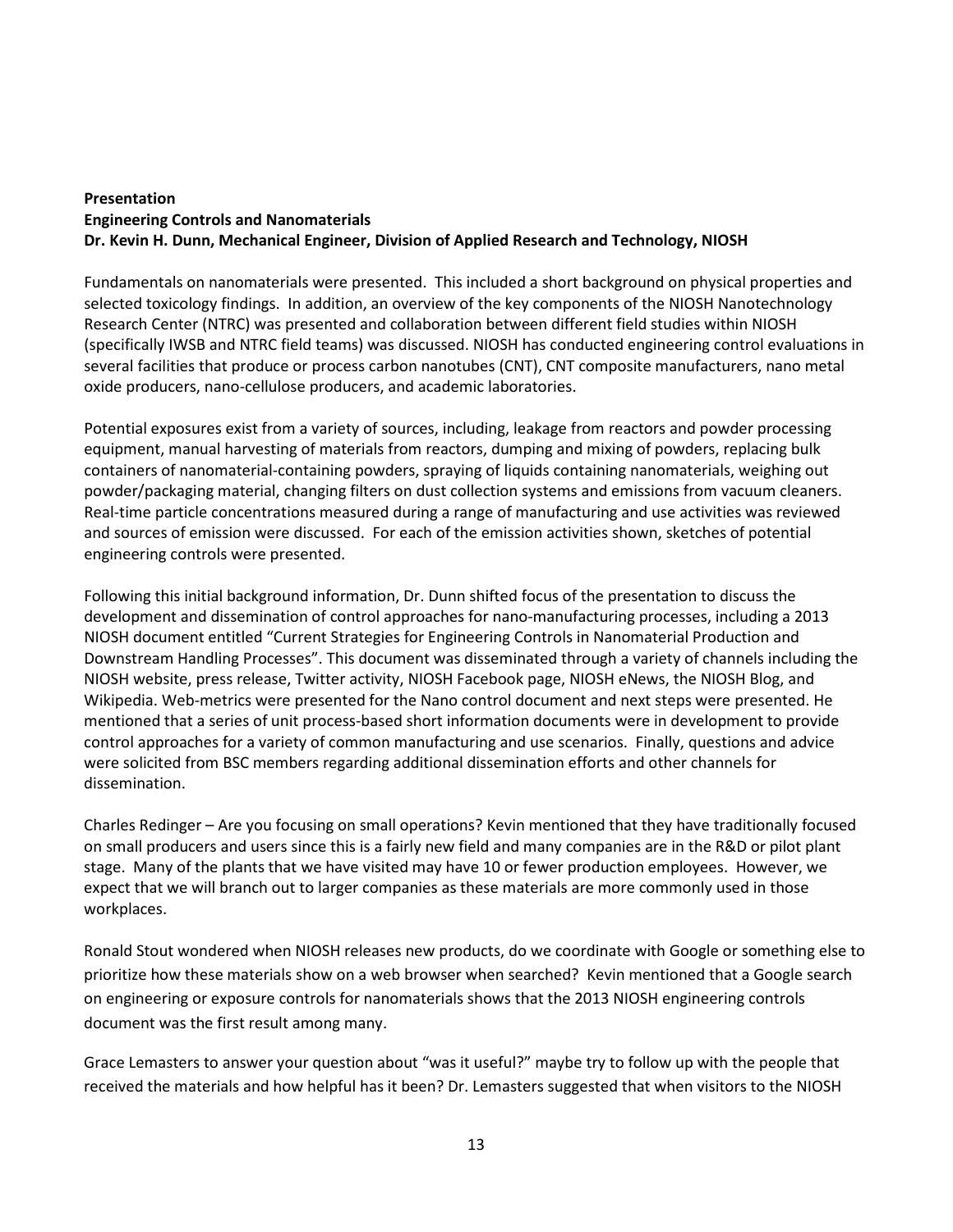webpage download the 2013 NIOSH engineering controls document, you could ask for an e-mail address or feedback.

Jaswant Singh – Once the product is manufactured, are there exposure to consumers? What about when you are grinding parts that were manufactured with nanomaterials? Kevin mentioned that he was aware of few published studies on potential consumer exposures but that it is an area of interest to the EPA and Consumer Products Safety Commission (CPSC).

Terry Bunn – Recommended to look at things that worked and what didn't work and what else can be done.

Judith McKenzie asked about human health effects data – Kevin mentioned that most of the published literature on health hazards was from animal toxicity studies. There is not much in the published literature on human health effects at this point. However, NIOSH has an ongoing epidemiological study on workers who produce of use carbonaceous nanomaterials.

Jim Frederic – What about workers in these workplaces and the possibility of take home contamination on clothing. He mentioned that following good chemical hygiene practices is of key importance to minimize this possibility.

Jaswant Singh – Is ventilating nano particles any different than other chemicals? Kevin mentioned that it is not. Companies that use proper risk management approaches to dealing with nanomaterials will be in a good position to safely use these materials. Commonly used engineering control approaches should be effective and applicable for nanomaterials.

Bonnie Rogers asked about looking at new topics and future meetings.

Max Lum mentioned that in 2013 Wikipedia became the main driver to the NIOSH website. 16,000 – 18,000 visits per month. Max mentioned that Wikipedia drives Google in some way. Max mentioned that it would be good to do a Wikipedia session for BSC members. The benefit would be for each member to see how easy it would be to add information to Wikipedia and the uses of it to disseminate information. About ½ day session. Dr. Kitt mentioned that other advantages is that we can also show lab tours to BSC members.

MaryAnn suggested updates from NPPTL.

Bonnie Rogers mentioned about workplace bullying and violence.

Meeting Adjourned at 2:33 pm ET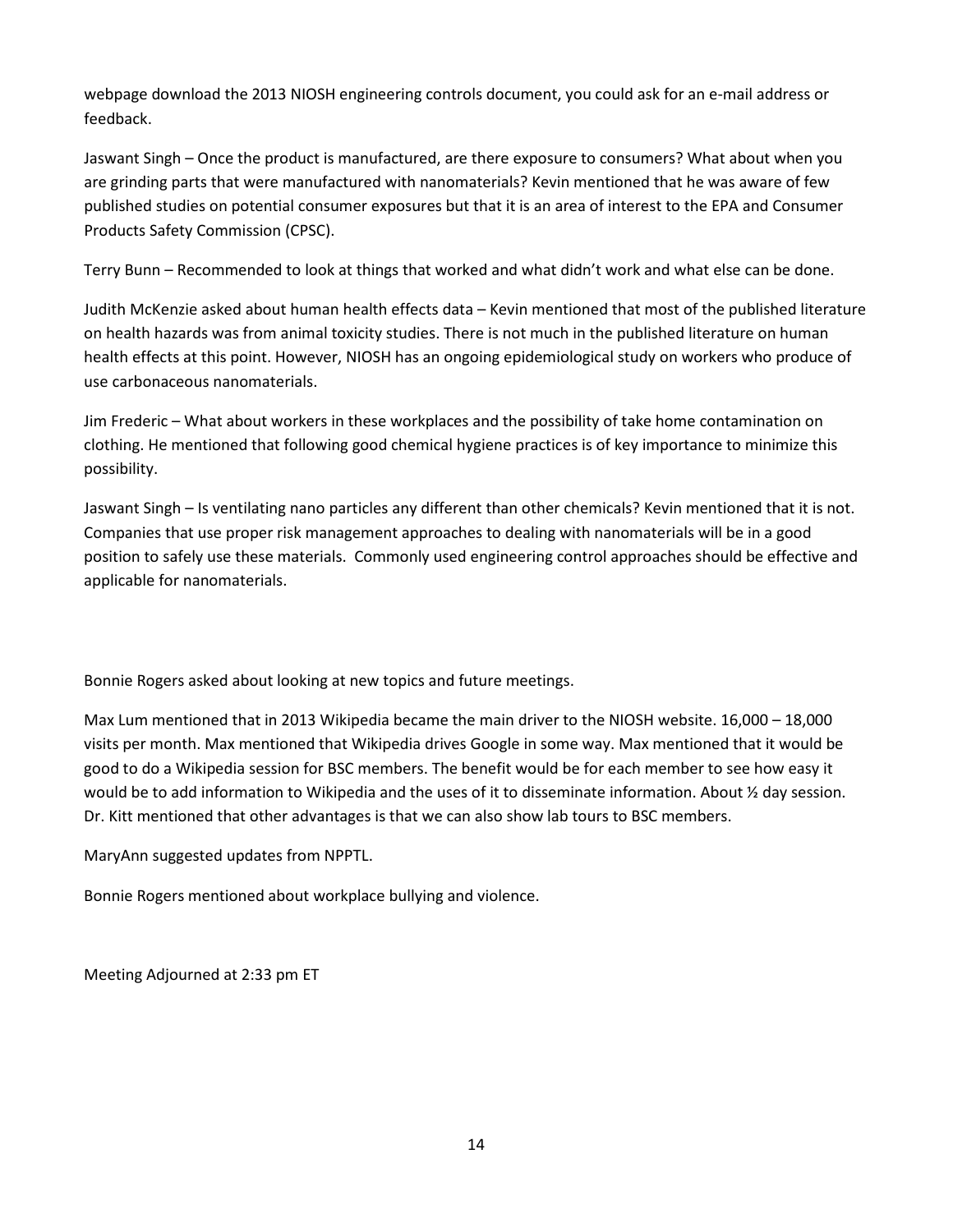## **Department of Health and Human Services Centers for Disease Control and Prevention National Institute for Occupational Safety and Health Board of Scientific Counselors (BSC) Agenda: Sixty-Seventh Meeting**

NIOSH Offices Conference Number: 888-397-9578 395 E Street, S.W., Suite 9000<br>
Washington, DC 20201 Development Code: 63257516<br>
https://odniosh.adobeconnect.com/nioshbsc/ <https://odniosh.adobeconnect.com/nioshbsc/>

### **Tuesday ─ September 27, 2016**

| <b>Time</b><br>All times are<br><b>Eastern Time</b> | <b>Topic</b>                                                                                  | <b>Presenter</b>                                                                                       |
|-----------------------------------------------------|-----------------------------------------------------------------------------------------------|--------------------------------------------------------------------------------------------------------|
| 8:30 am                                             | Welcome and Introduction<br><b>Meeting Logistics</b>                                          | Dr. Paul Middendorf<br>DFO, NIOSH                                                                      |
| $8:40$ am                                           | Agenda, Announcements, and<br><b>Approval of Minutes</b>                                      | Dr. Bonnie Rogers<br>Chair, NIOSH BSC                                                                  |
| $8:50$ am                                           | Director's Opening Remarks                                                                    | Dr. John Howard<br>Director, NIOSH                                                                     |
| $9:20$ am                                           | Chronic Kidney Disease and Pesticide Exposure in<br><b>Central American Sugarcane Workers</b> | Dr. Brian Curwin<br>Deputy Branch Chief, Industrywide<br><b>Studies Branch, NIOSH</b>                  |
| $10:20$ am                                          | <b>Break</b>                                                                                  |                                                                                                        |
| 10:30 am                                            | NIOSH Oil and Gas Sector Program: Using Data and<br>Partnerships to Improve Safety and Health | CDR Ryan Hill<br>Epidemiologist, Manager Oil and Gas<br>Sector Program, NIOSH                          |
| $11:30$ am                                          | Lunch                                                                                         |                                                                                                        |
| 12:30 pm                                            | <b>Public Comments</b>                                                                        | Dr. Paul Middendorf<br>DFO, NIOSH                                                                      |
| 12:45 pm                                            | Engineering Controls for Additive (3D)<br>Manufacturing                                       | <b>CDR Duane Hammond</b><br>Mechanical Engineer, Division of Applied<br>Research and Technology, NIOSH |
| $1:30$ pm                                           | <b>Engineering Controls and Nanomaterials</b>                                                 | Dr. Kevin H. Dunn<br>Mechanical Engineer, Division of Applied<br>Research and Technology, NIOSH        |
| 2:15 pm                                             | Summary & Wrap-up, Future Agenda Items,<br><b>Meeting Dates, Closing Remarks</b>              | Dr. Bonnie Rogers<br>Chair, NIOSH BSC                                                                  |
| 2:30 pm                                             | Adjourn                                                                                       |                                                                                                        |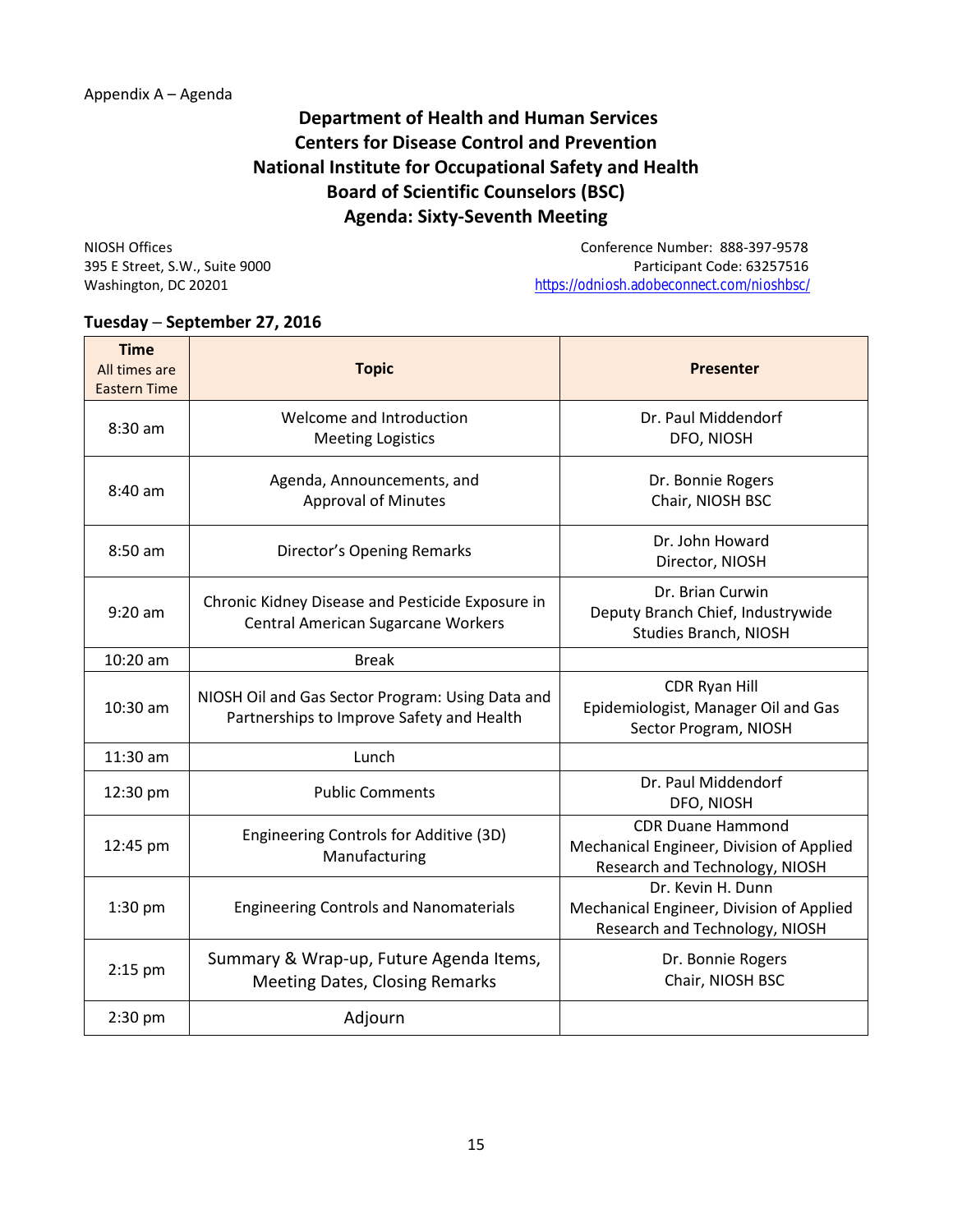# **Board of Scientific Counselors 395 Patriots Plaza, SW Washington, DC 20201 September 27, 2016**

## **Budget**

## **FY 2017**

Both House and Senate call for a reduction to the NIOSH FY 2017 budget.

- Senate Committee recommends a funding level of \$334.1M. Which is a \$5M reduction from the FY 2016 Enacted level.
	- Reduction to be taken against the All Other OSH budget line.
- House Committee recommends a funding level of \$329.1M, which is a \$12.7M reduction from the FY2016 Enacted level.
	- House Committee recommends \$1M increases for AgFF and ERC's respectively; and a \$700K increase to the Mining Research Program. The language also calls for a \$12.5M reduction to the All Other OSH budget line.

Cincinnati Combined Facility

• The House rescinds any unobligated funding in the HHS Non-expiring Fund to zero. This rescission would eliminate the funding previously appropriated for the facility. The Senate provided no specific language, although the language does request a transfer of \$300M to NIH for biomedical research.

## **Organizational and Personnel Announcements**

## **NIOSH Alaska Field Station Celebrates 25 Years!**

This year NIOSH celebrates the 25<sup>th</sup> anniversary of the establishment of the NIOSH Alaska Field Station (AFS). From its inception, the mission of AFS was to combat the urgent problem of work-related fatalities in Alaska. AFS served as a "catalyst for change" by providing a scientific assessment of occupational safety hazards, such as identifying the state's highest risk industries, the workers most at risk of fatality, and the highest priority problems.

**CAPT W. Gregory Lotz, Ph.D.,** Director of the Division of Applied Research and Technology (DART), completed 30 years of distinguished federal service and retired on June 1, 2016, after 40 years of federal service, including active duty and civilian service with the U.S. Navy, and the last 24 years at NIOSH. **CAPT Gayle DeBord, Ph.D.** will serve as Interim Director of the Division of Applied Research and Technology, effective June 1, 2016.

**Pam Drake, MPH** has been appointed as the Deputy Director of the Spokane Mining Research Division (SMRD), effective August 10, 2016.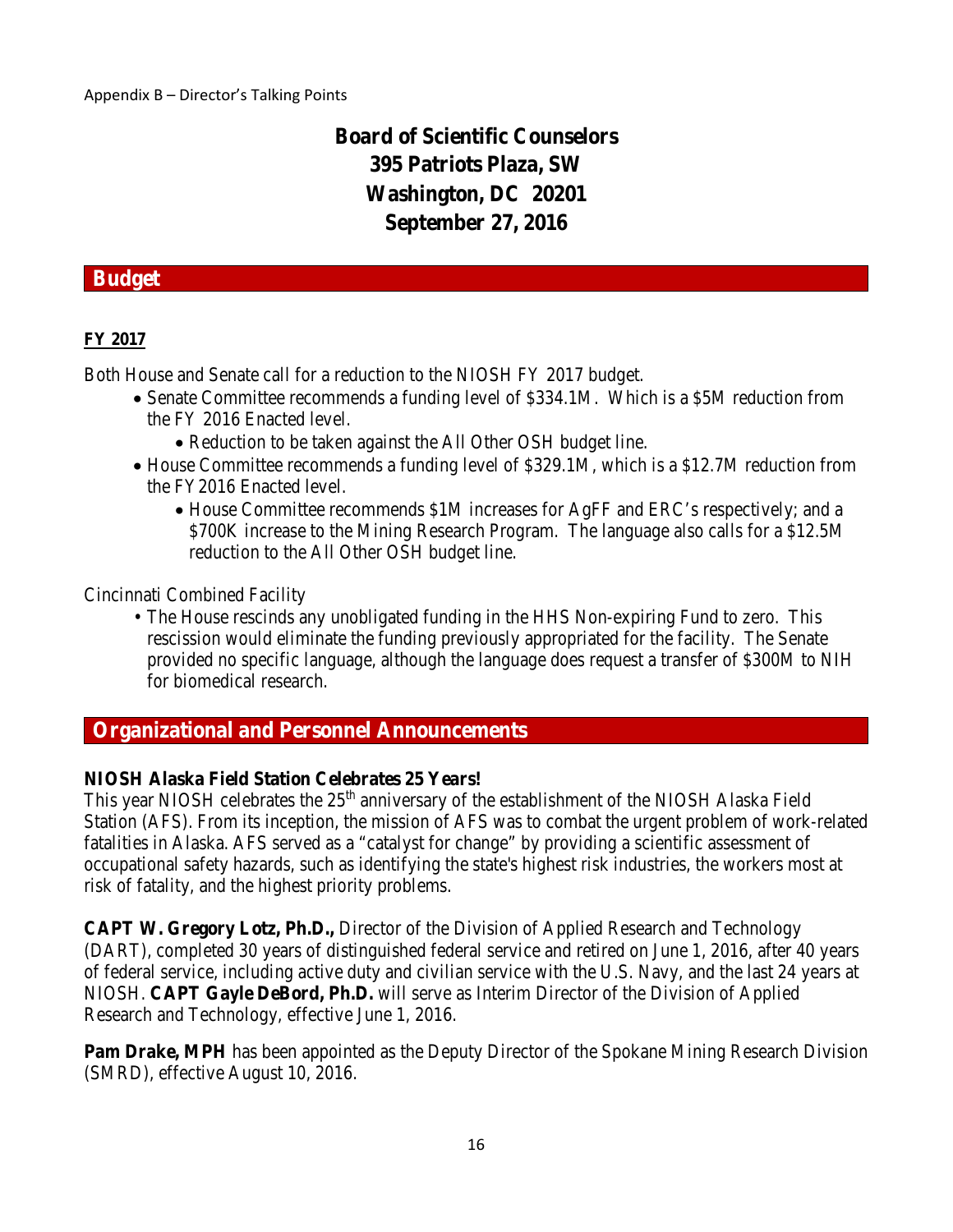**R.J. Matetic, Ph.D.,** has been appointed as the Director for newly MASO-designated Pittsburgh Mining Research Division (PMRD), effective August 1, 2016.

**Kent Slakey** has been appointed as the Associate Director for Human Capital Management at the National Institute for Occupational Safety and Health effective June 27, 2016.

**Kara Perritt** was appointed as permanent Western States Division (WSD) Deputy Director. Kara has been serving as the Interim WSD Deputy Director in Spokane, WA since February 2016 and has been instrumental in standing-up the new WSD, including implementing the important infrastructure essential for establishing a Division.

## **Currently or Recently Available for Public Review and Comment**

Docket 270-A**:** NIOSH announces a public web meeting and an opportunity to comment on future directions for Center for Motor Vehicle Safety (CMVS). The public web meeting was held on September 14, 2016 from 1 p.m. to 5 p.m., Eastern Time. Comments will be accepted until 11:59 p.m. EST on October 14, 2016

*Recently closed.* **Docket: 289**:National Institute for Occupational Safety and Health (NIOSH) Quality Assurance Review of B Readers' Classifications Submitted in the Department of Labor (DOL) Black Lung Benefits Program draft**.**

*Recently closed:* **[External Review Draft: NIOSH Current Intelligence Bulletin: Health Effects of](http://www.cdc.gov/niosh/docket/review/docket260a/default.html)  [Occupational Exposure to Silver Nanomaterials](http://www.cdc.gov/niosh/docket/review/docket260a/default.html)**. It contains a review and assessment of the scientific literature on the toxicological effects of exposure to silver nanoparticles in experimental animal and cellular systems, and on the occupational exposures to silver dust and fume and the associated health effects. It evaluates the scientific evidence on the role of particle size on the toxicological effects of silver, including the basis of the current NIOSH recommended exposure limit (REL) for silver.

*Recently closed:* **[External Review Draft: NIOSH Criteria Document on](http://www.cdc.gov/niosh/docket/review/docket057a/default.html) Occupational Exposure to [1-Bromopropane.](http://www.cdc.gov/niosh/docket/review/docket057a/default.html)** It provides a comprehensive summary of the health effects, exposure data, quantitative risk assessment, and recommendations for controlling exposures in the workplace. 1- Bromopropane is an organic solvent used in manufacturing processes, degreasing operations, cleaning electronics and metal, aerosol applied adhesives, and as an alternative solvent in the dry cleaning industry.

## **New Programs and Initiatives**

- In May, the Vietnam National Institute of Occupational and Environmental Health visited the NIOSH DC office to sign a renewed Memorandum of Understanding (MOU). This MOU continues efforts originally initiated in May 2004 to use collective efforts and expertise to advance the protection of workers and promote best practices to improve worker safety and health.
- **RAND Releases Report on OSH Systematic Review:** A new RAND report commissioned by NIOSH, *[Systematic Reviews for Occupational Safety and Health Questions—Resources for](http://www.rand.org/pubs/research_reports/RR1463.html)  [Evidence Synthesis](http://www.rand.org/pubs/research_reports/RR1463.html)*, is now available. Evolving scientific standards and public policy increasingly require clear documentation and transparent approaches when using scientific evidence to develop guidance or recommendations. The RAND report provides practical guidance and resources for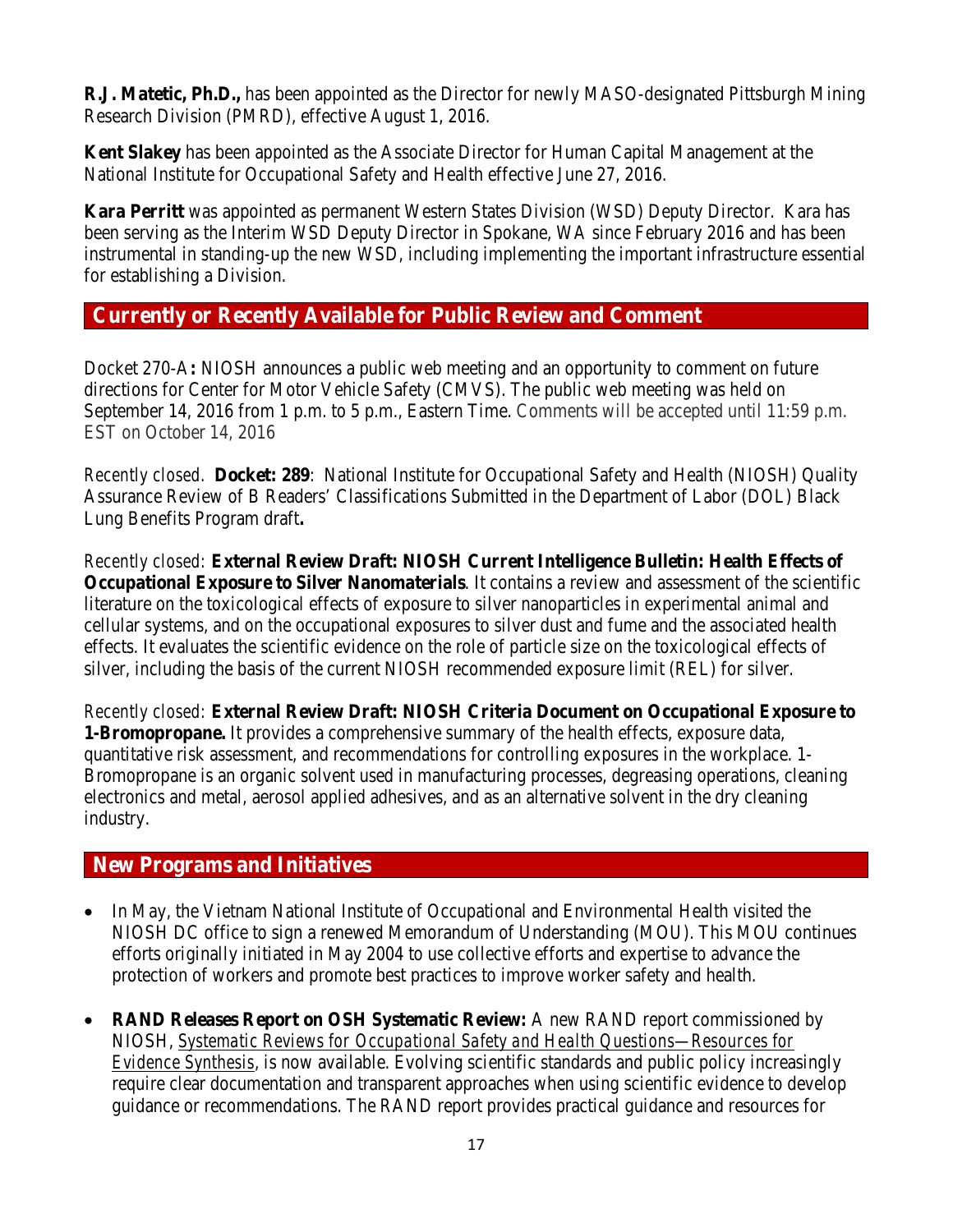researchers interested in conducting systematic reviews. Essential steps such as (1) defining a policy question, (2) creating a protocol, (3) conducting a literature search, (4) documenting and assessing studies, (5) evaluating evidence, and (6) drawing conclusions are described in detail.

- **Easy Access to NIOSH Engineering Control Solutions:** NIOSH's new [Engineering Controls](https://wwwn.cdc.gov/niosh-ecd/)  [Database](https://wwwn.cdc.gov/niosh-ecd/) contains descriptions of controls, effectiveness summaries, and schematics of engineering control technology evaluated by NIOSH during laboratory and field investigations. Since the Occupational Safety and Health Act was established in 1970, NIOSH has been developing valuable information, best practices, and guidance on engineering controls addressing a variety of workplace hazards. If you have any questions or need additional information, send an email to [ecd@cdc.gov.](mailto:ecd@cdc.gov)
- NIOSH posted its first feature on "Instagram Stories" in August, a short video clip of the NIOSH Mobile Occupational Safety and Health van. The clip was part of outreach to notify coal miners in western Virginia that the van would be traveling to their region to provide free, accessible screenings under the Coal Mine Safety and Health Act. The posting represented NIOSH's latest use of new social networks to connect with stakeholders.
- On October 19, NIOSH will celebrate the  $20<sup>th</sup>$  anniversary of the dedication of its Health Effects Laboratory in Morgantown, W.Va. Since its inception, the state-of-the-art facility has led worldclass research on an enormous range of high-priority issues. A NIOSH Science Blog will discuss these accomplishments in conjunction with the anniversary.

## **NIOSH Research Rounds**

- **New Rock-crusher Booth Protects Against Airborne Pollutants:** In a recent study, NIOSH investigators worked with industry partners at 3M Company to design and test an environmentally controlled booth for workers who operate rock crushers at the company's Wausau granite quarry near Wausau, Wisconsin. Previously, the Wausau quarry had used an older crusher booth without HVAC or air filtration and pressurization systems. Based on specifications from previous NIOSH research, 3M designed and installed a new booth with full HVAC and filtration and pressurization systems. Compared to the old booth, the new one provided significantly greater protection against respirable rock dust, the investigators reported in a paper published in the peer-reviewed journal *Mining Engineering*. In addition, they found that increased filtration of the recirculated airflow markedly improved the booth's effectiveness at protecting the operator from airborne pollutants.
- **Most Traumatic Brain Injury Deaths in Construction are Due to Falls:** NIOSH investigators wanted to identify the major risks to workers in the construction industry. In identifying these risks, they analyzed data on TBIs from the Bureau of Labor Statistics Census of Fatal Occupational Injuries and reported their findings in the peer-reviewed *American Journal of Industrial Medicine*. They found that some construction workers were at greater risk of dying from a TBI than others. Specifically, the risk of dying from a TBI varied according to sex, age, country of birth, occupation, and size of the construction company. NIOSH partnered with the Occupational Safety and Health Administration (OSHA) and CPWR—The Center for Construction Research and Training to promote the Safety Stand-Down, a nationwide construction falls-prevention campaign. Now in its third year, the campaign seeks to raise awareness by encouraging everyone in construction to work safely and use the right safety equipment while working at heights, such as on roofs, ladders, and scaffolds. In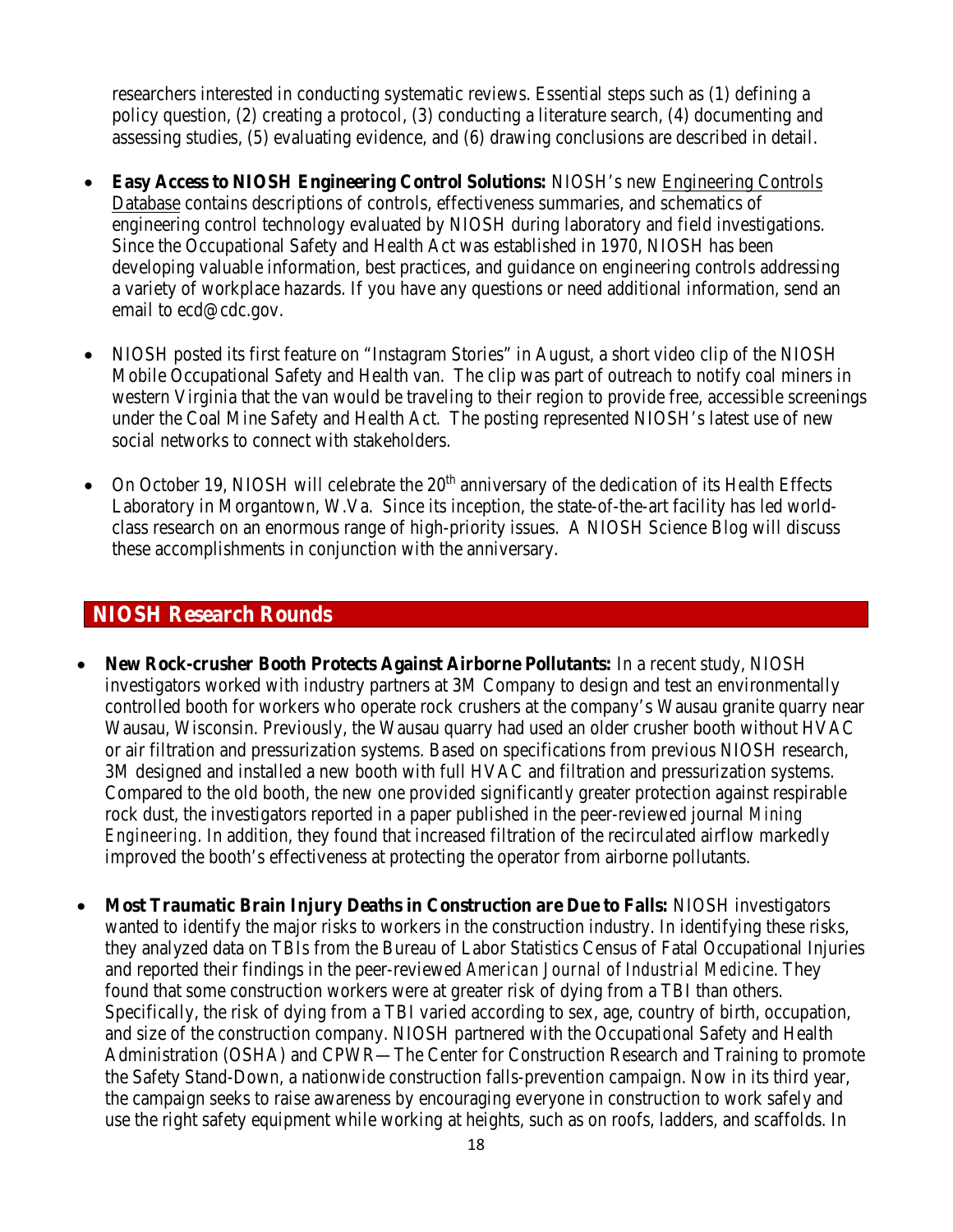addition to the campaign, NIOSH also developed the Ladder Safety smartphone app, which prevents falls from ladders by providing visual and audio signals as well as safety tips for safe extension ladder positioning.

- **Investigators Design Experimental Engineering Control for Silica Dust:** Silicosis is an irreversible, but preventable, occupational lung disease caused by inhalation of respirable crystalline silica dust (RCS). Recently, NIOSH investigators developed a novel engineering control called the NIOSH mini-baghouse retrofit assembly, to help control RCS released from sand moving machinery on oil and gas extraction sites.
- **New Laboratory Method Evaluates Vibrations From Hand-held Riveting Tools:** During aircraft construction and maintenance, workers attach layers of sheet metal to airframes using hand-held tools called bucking bars. The problem is that bucking bars, like most powered hand tools, transmit vibrations, which increase the risk of injuries and disorders to the blood vessels, nerves, muscles, and bones of the hands. Although manufacturers have introduced new types of bucking bars designed to reduce risk, their effectiveness is unclear because there is no standardized method to measure their transmitted vibrations. Recognizing this need, scientists at NIOSH recently developed and tested a lab-based riveting simulator that mimics the conditions observed during actual riveting tasks. They found that the laboratory method was able to identify which bucking bars would transmit the lowest exposure of vibrations to workers at the maintenance facility. These findings suggest that the laboratory method is an acceptable way to compare and screen bucking bars but not to measure the risk of exposure to transmitted vibrations in the workplace.

## **Respiratory Health Division**

## **Coal Worker's Health Surveillance Program (CWHSP)**

A number of spirometer manufacturers have been working with NIOSH to qualify their spirometers for use in the CWHSP. On June 28, the team posted a detailed table to the NIOSH website, listing spirometer models that can be used by CWHSP Spirometry facilities that meet all NIOSH required spirometry reporting criteria.

June 27-28, 2016, **Diana Freeland** and **Kathleen Rogers** (Surveillance Branch) completed an initial course compliance audit in Detroit, MI for NIOSH-Approved Spirometry Course Sponsor #100. The compliance audit evaluated the courses' faculty competency, course design, curriculum content, equipment accuracy, and examination instruments. The audit was reviewed with the course director after the end of the course, and suggestions were given to enhance the knowledge and practical skills of their students. Currently, course and lecture materials are under NIOSH committee review, prior to our final Sponsor renewal and approval. All sponsors have now successfully revised their Spirometry Training Test Exams derived from questions from the NIOSH newly revised 2016 Exam Bank.

## **Division of Surveillance, Hazard Evaluations, and Field Studies**

The NIOSH Surveillance Program, in collaboration with the Federal Motor Carriers Safety Administration (FMSCA), conducted a nationally representative Survey of Long-Haul Truck Drivers. Compared to the US population, long-haul truck drivers experience a higher prevalence of obesity and smoking. Interest in obesity and other health findings lead to a September 2016 interview by both BBC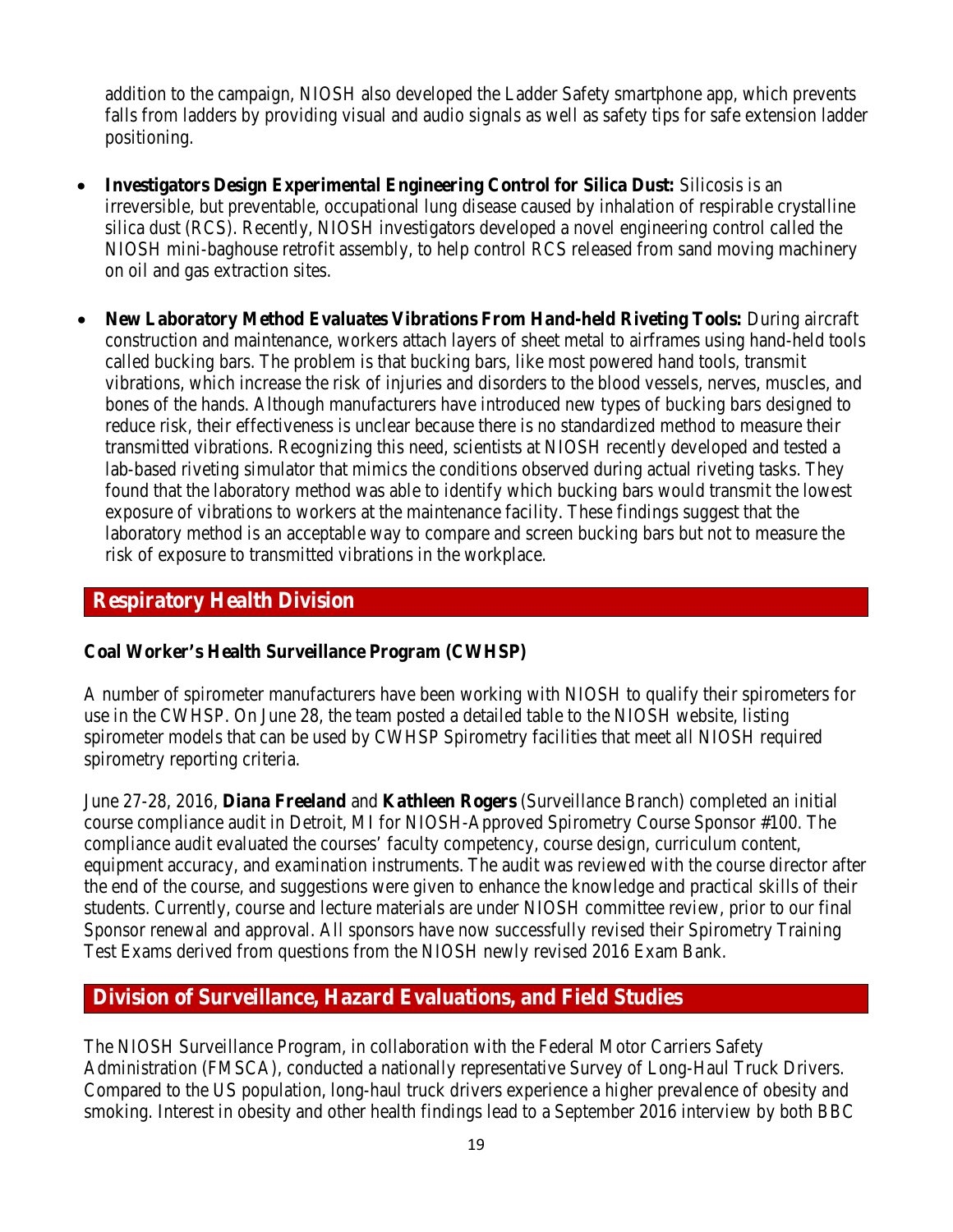and SiriusXM110 Doctor Radio. Based on these surveillance data the National Academies of Sciences recommended additional health studies of truck drivers in 2016. NIOSH and FMCSA are now collaborating on a study to determine feasible methods to conduct health studies on this highly mobile working population.

The NIOSH Health Hazard Evaluation (HHE) Program competed successfully in the HHS Ignite Accelerator Program, part of the HHS IDEA Lab. The HHE Program was 1 of 24 teams selected for inclusion and had 1 of the 4 "winning" projects. The idea was to design reports that are clear & useful for all of our diverse stakeholders. The Program engaged stakeholders to identify core information, package it with the most useful information up front, and make it easy to find.

As a result of DSHEFS work showing a 42% carpal tunnel rate among poultry workers, OSHA has started an educational prevention campaign in 4 states with the largest chicken producers.

OSHA is using NIOSH research showing lung cancer risk from beryllium exposure in its proposed rulemaking for a new beryllium standard.

The International Agency for Research on Cancer utilized DSHEFS occupational exposure publications in 1-bromopropane for its determination that 1-bromopropase is "possibly carcinogenic in humans".

## **Division of Applied Research and Technology**

NIOSH published an Alert in 2004 with a list of hazardous drugs and an update to that document in 2014. Since publishing the 2014 update to the list, NIOSH reviewed 60 new drugs that received FDA approval and 270 drugs that received new special warnings (usually black box warnings) based on reported adverse effects in patients covering the time period from January 2012 to December 2013. From this list of approximately 330 drugs, 45 drugs were determined to have one or more characteristics of a hazardous drug. This preliminary list was published for comment in NIOSH Docket Number NIOSH 233-A.

After expert panel review, public review and comment, and review of the scientific literature, NIOSH has developed a revised list of hazardous drugs. Along with drugs initially identified in the 2014 Hazardous Drug List, NIOSH is adding 29 new drugs plus 5 drugs with manufacturers' safe handling warnings. A total of 34 drugs are being added to the 2014 NIOSH List of Hazardous Drugs. The 2016 list follows the 2014 format subdivided into three groups: Group 1, Antineoplastic Drugs; Group 2, Non-antineoplastic Drugs; and Group 3, Drugs with Reproductive Effects. The document will be posted in September 2016.

## **Division of Safety Research**

**CDC Foundation Business Pulse: Motor Vehicle Safety at Work (published August 24, 2016):**  features recommendations and resources from NIOSH and NCIPC that can improve motor vehicle safety at work [\(http://www.cdcfoundation.org/businesspulse\)](http://www.cdcfoundation.org/businesspulse). A NIOSH Science Blog and CDC Foundation Blog were published by Stephanie Pratt, as were at least 7 external articles in various media outlets.

**Behind the Wheel at Work eNewsletter:** published quarterly since December 2015, with almost 8,000 subscribers to date;  $4<sup>th</sup>$  issue was published September 20<sup>th</sup>.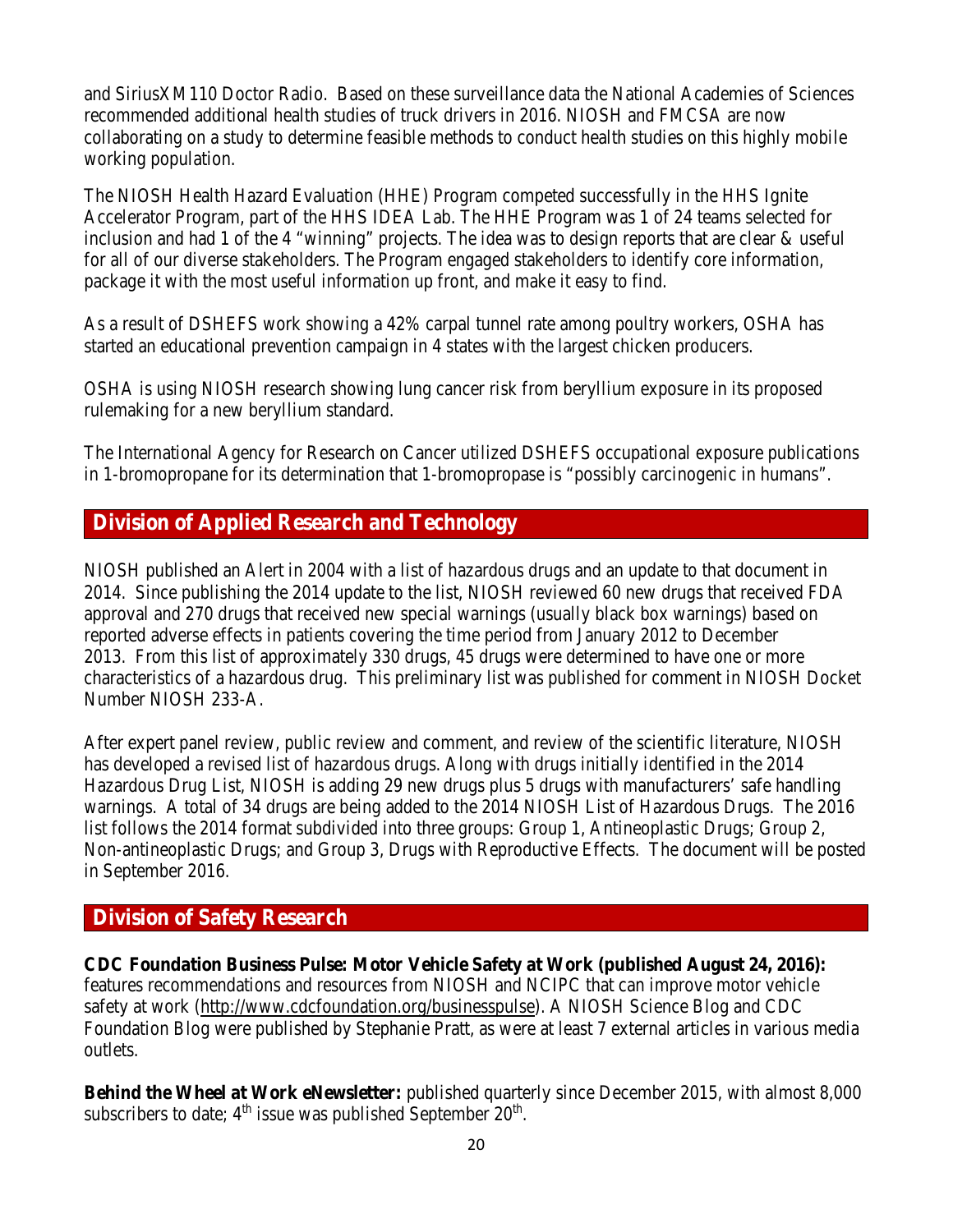**Center for Motor Vehicle Safety distracted driving GIF:** NIOSH's first animated image, created in early 2016 to promote distracted driving awareness and remind those who drive for work that driving is their primary job when behind the wheel, has garnered over 30 clicks in April, which was also Distracted Driving Awareness Month. [Available for download on the Center's Distracted Driving at](http://www.cdc.gov/niosh/topics/distracteddriving/default.html)  [Work topic page:](http://www.cdc.gov/niosh/topics/distracteddriving/default.html)<https://www.cdc.gov/niosh/topics/distracteddriving/images/Distracted-Driving-GIF.gif>

**Center for Motor Vehicle Safety mid-course review:** To ensure that the Center is addressing goals outlined in their 5-year strategic plan, meeting stakeholder needs, and working effectively toward its overarching purpose of preventing work-related crashes and injuries, the CMVS hosted a web-based public meeting on September 14<sup>th</sup> and has a public docket that is open until October 14. Input was requested directly from 5 key stakeholders: National Highway Traffic Safety Administration, Network of Employers for Traffic Safety, National Safety Council, International Brotherhood of Teamsters, and Virginia Tech Transportation Institute. As of September 12, three comments had been submitted.

**Comments to regulatory agencies:** NIOSH provided comments to the Federal Motor Carrier Safety Administration in support of a proposed rule (now final) that would require passengers in commercial motor vehicles (i.e., large trucks, buses) to wear seat belts; supporting data came from the NIOSH National Survey of Long-Haul Truck Driver Health and Injury. NIOSH provided comments to the National Highway Traffic Safety Administration proposing changes to the Model Minimum Uniform Crash Criteria (MMUCC), a national guideline for state-level police crash reports; NIOSH recommended improvements to better identify work-related crashes as well as crashes that occur during commuting.

**Web-based simulator for aerial lift hazard recognition:** To prevent falls and other aerial lift-related injuries and deaths, especially in construction, NIOSH has developed a free web-based simulator that provides a realistic workplace with various hazards for users to navigate from a safe and controlled environment. This simulator is useful for both new operators (for hazard recognition) and experienced operators (to refresh knowledge).

**Dr. Hongwei Hsiao is a finalist for the Samuel J. Heyman Service to America Medals (Sammies)** for his research and design of a new generation of PPE and industrial apparatus that improves worker safety. The Sammies are the "Oscars" of government service, honoring federal employees who have made a commitment to make our government and our nation stronger. This is the  $2<sup>nd</sup>$  time DSR has had a finalist for the award.

## **Education and Information Division**

NIOSH provided technical assistance to Servicio Social de Industria (SESI) in Rio Grande do Sul, Brazil, in support of the NIOSH-SESI Memorandum of Understanding. The purpose of this technical assistance was to customize the NIOSH young worker safety and health curriculum, Youth@Work: *Talking Safety*, to the Brazilian context, and to facilitate implementation of *Talking Safety* within the SESI supported schools. NIOSH researchers worked with SESI scientists to adapt the curriculum for use in Brazil, including creating new case stories, revised games, and incorporating new resources into the curriculum, such as information on Brazilian labor laws relevant to youth and other workers in Brazil. Following the adaptation, the revised curriculum was taught to approximately 40 SESI staff from the states of Rio Grande do Sul and Parana, August 8-16.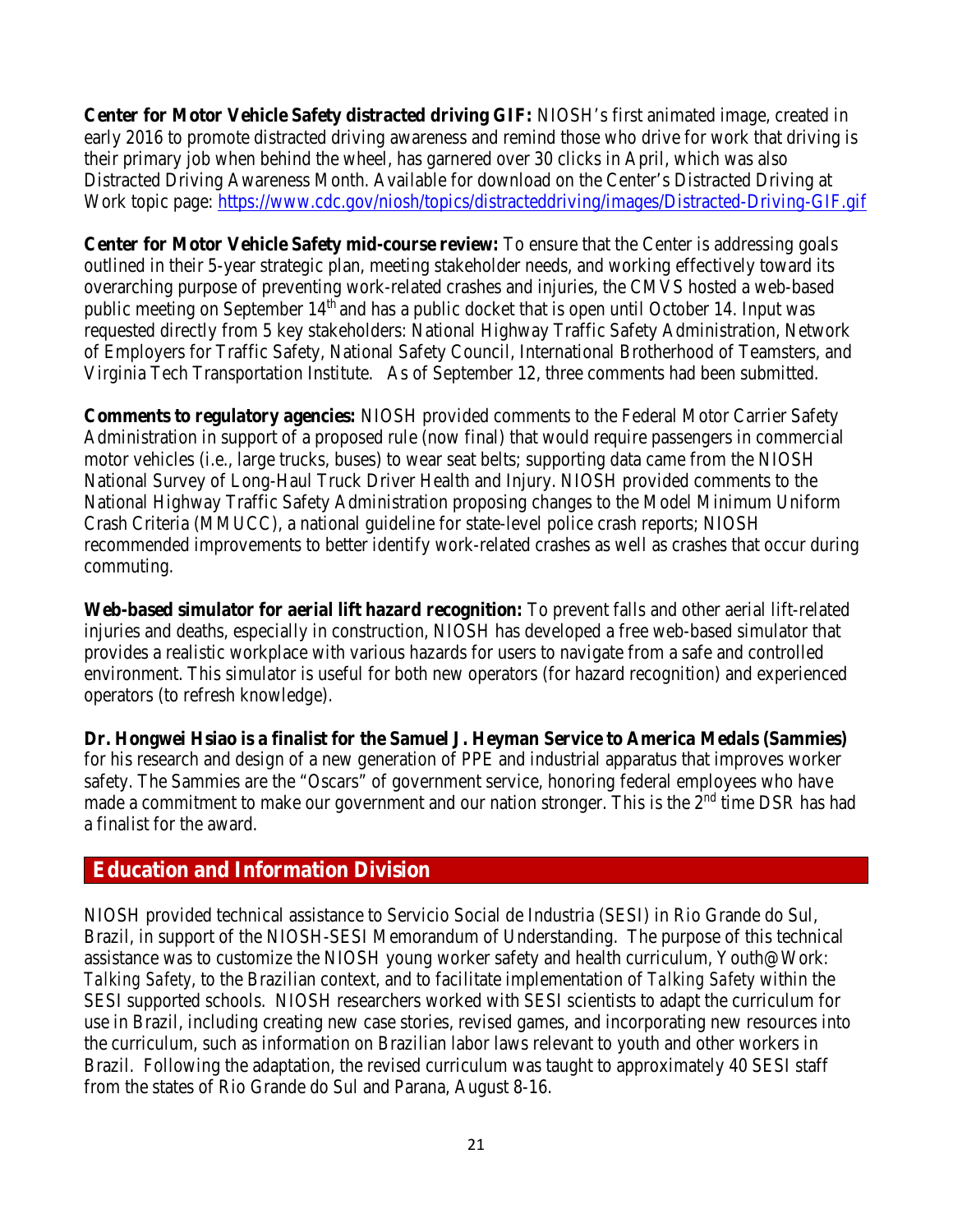The [Understanding Small Enterprises Conference](https://useconference.com/) will be held in Denver, October 25–27, 2017, hosted by the NIOSH Small Business Outreach and Assistance Program and the Colorado School of Public Health's Center for Health, Work & Environment. The conference theme is "Worker Well-being and Sustainable Business Health: From Ideas to Achievable Reality." Registration opened September 15, 2016.

Cumulative Risk Assessment Workshop – During April 2016, EID organized a two-day Cumulative Risk Assessment Workshop at the U.S. EPA in Cincinnati. The effort involved about two dozen researchers from government agencies, academia, professional organizations, and organized labor. The meeting established a framework for developing more than 15 manuscripts focusing on key issues for integrating cumulative risk assessments of aggregate exposures into occupational safety and health.

The NIOSH National Center for Productive Aging and Work has established a partnership with EU-OSHA, the European Agency for Safety and Health at Work. Juliann Scholl of NCPAW and EID has been invited to the European Health Forum in Gastein, Austria to participate in a panel discussion, "Work and Health" on September 28, 2016. She will speak about a holistic approach to health considering approaches that promote workplaces and worker health that meet the needs of aging workers.

Extreme Heat Awareness Week (May 23-26, 2016) **–** EID led the development of several informational products as part of a national campaign initiated by the White House to increase awareness about the hazards of exposure to extreme heat. Products included a NIOSH Blog, a [Preventing Heat Illness Poster,](http://www.cdc.gov/niosh/docs/2016-151/) and an updated NIOSH Heat Stress Safety and Health Web Topic Page. In addition, EID has been working with OSHA to update and co-brand a Heat Safety Tool mobile application.

## **Emergency Preparedness and Response Office**

NIOSH is working within the CDC's Emergency Operations Center to address Zika occupational safety and health concerns. We are currently updating our website to include information about Zika and assisting OSHA in developing business guidance.

## **National Personal Protective Technology Laboratory (NPPTL)**

Respirator Fit Capability Voluntary Standard - NPPTL is collaborating with ASSE to prepare a national consensus standard establishing a respirator fit capability test for half-mask air- purifying particulate respirators. The scope of this standard is to define performance requirements that could be used as part of a respirator certification program to ensure certified respirators/families of respirators are capable of fitting a specified percentage of their intended user population. These minimum performance requirements will demonstrate that half-mask respirators have good face seal performance on their intended user population.

Memorandum of Understanding (MOU) between the Food and Drug Administration, Center for Devices and Radiological Health and NIOSH NPPTL - The Memorandum of Understanding (MOU) between the Food and Drug Administration, Center for Devices and Radiological Health and NPPTL is in the process of being finalized. It will provide a framework for coordination and collaborative efforts among these two agencies regarding surgical N95 respirators and/or NIOSH-approved N95 filtering facepiece respirators (FFRs) used in a healthcare setting surgical N95 respirators and/or NIOSH-approved N95 filtering facepiece respirators (FFRs) used in a healthcare setting.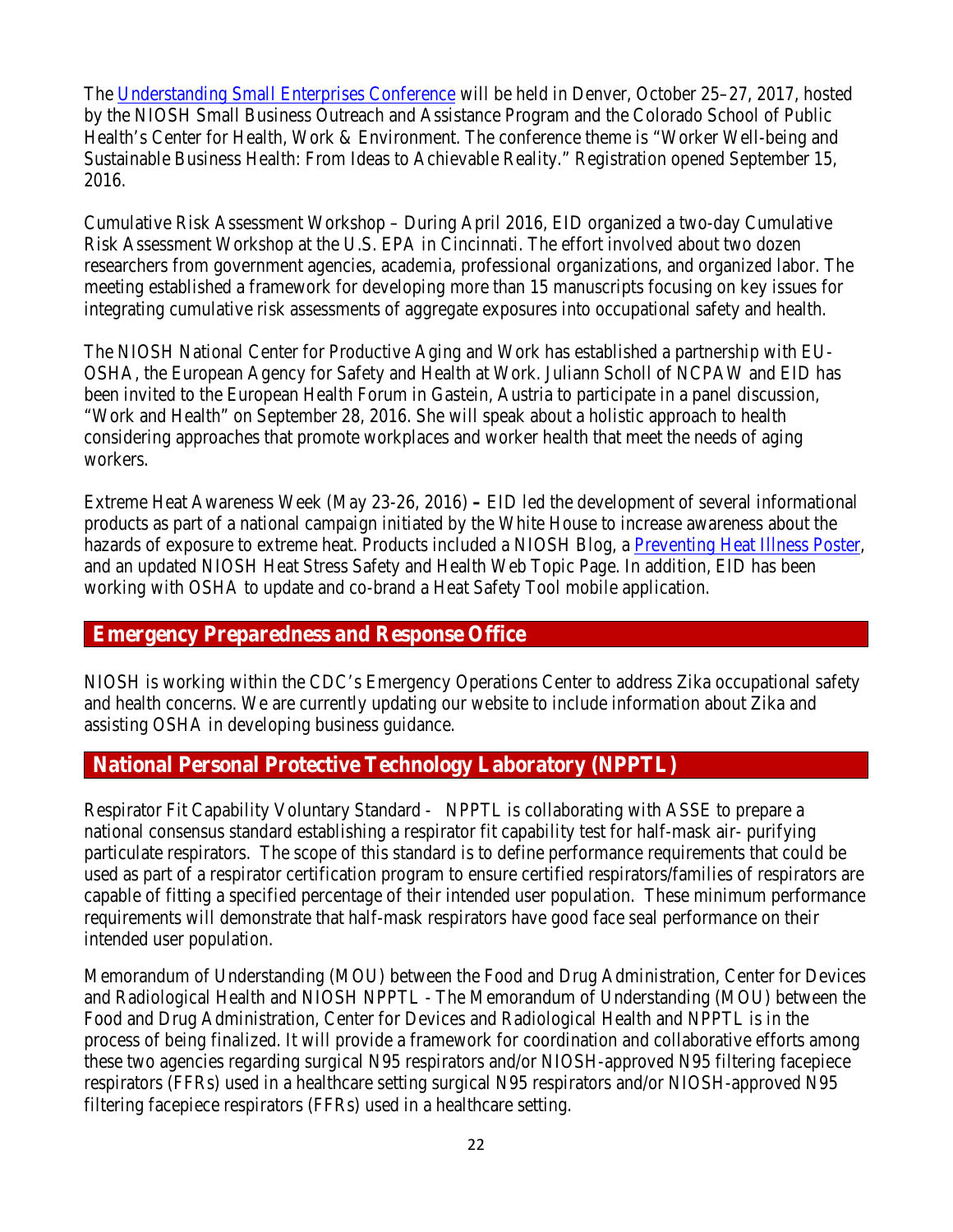Integration of FDA and NIOSH Evaluation Processes of Respiratory Protective Devices for Health Care Workers: A Workshop – On August 1, 2016, the National Academies' Committee on Personal Protective Equipment conducted a public workshop to explore the current state of practices related to the evaluation of N95 respiratory protective devices (RPDs). To assist NIOSH and the FDA in streamlining the approval and clearance process, the workshop explored the strengths and limitations of several current test methods as well as identified ongoing research and research needs. The workshop was attended (in person and online) by over 75 individuals working in the academic, clinical, policy, and industrial sectors. A summary of this workshop is being prepared and is anticipated to be released in January 2017.

Total Heat Loss - Firefighters, EMS, and HazMat workers wearing protective ensembles are at risk of heat injury because of the limited ability to transfer body heat to the environment through their personal protective ensembles. Currently, protective ensembles are evaluated using a Total Heat Loss (THL) model that measures heat flux across a representative swatch of materials used in the construction of the ensembles. NPPTL has a project that will describe a physiological evaluation of commonly used Personal Protective Equipment (PPE) to determine the heat stress on the user and to provide a physiological basis for setting the THL values for ensembles designed for different uses and hazard situations. This information will be used by ASTM and National Fire Protection Association (NFPA) to modify and/or develop new test methods or performance standards.

Conformity Assessment Framework – The hierarchy of controls, the standards needed to provide adequate PPE, and the conformity assessment processes applied to PPE collectively comprise the PPE Conformity Assessment (CA) Framework developed by NIOSH. This framework provides a tool for developing and monitoring PPE CA programs. This Framework expands concepts beyond the traditional roles (e.g. conformity, facilitate trade, etc.) and activities of conformity assessment by more transparently linking them with an analysis of workplace hazards and protection requirements of PPE standards. This permits a CA program owner to trace hazards through PPE standards and products which enhances worker health and safety and provide greater confidence in the utility of PPE by and for workers.

## **Total Worker Health**

NIOSH BSC members are cordially invited to attend a Total Worker Health® Research Methodology Workshop currently scheduled for December  $6 - 7$ , 2016 (venue is yet to be determined and virtual attendance may be possible). More information will be forthcoming from Alberto after the venue and virtual attendance is determined. The purpose of the workshop is to review current methodological approaches and limitations to TWH-related research by TWH researchers themselves and other attendees. The workshop will also explore methods that have the most promise to advance the scientific evidence base. The workshop is planned in response to recommendations included in the NIH Pathways to Prevention workshop report (published August 16, 2016 in the Annals of Internal Medicine which can be found at [http://annals.org/article.aspx?articleid=2525718.](http://annals.org/article.aspx?articleid=2525718) Specifically, Recommendation 1 from the Panel reads as follows: "The NIH and Centers for Disease Control and Prevention, along with other funders and stakeholders (for example, private-sector organizations and foundations), should engage key stakeholders to identify and prioritize research needs." Dr. Chosewood will attend the workshop and make a presentation to the BSC on the discussions that occurred at the Workshop.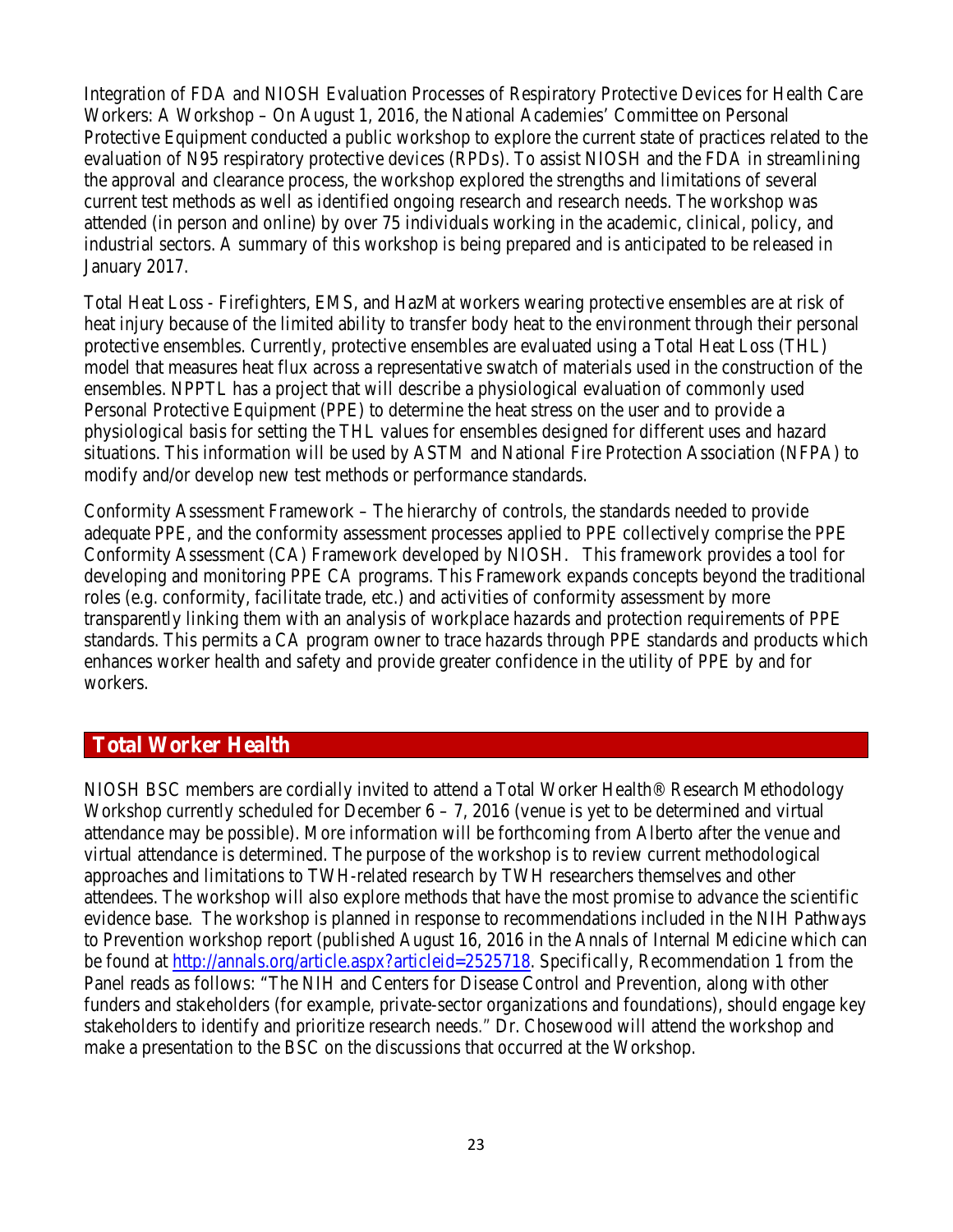## **Social Presence Statistics**

## **NIOSH continues to expand its presence on social networks***.*

| <b>Social Media and Public</b><br><b>Outreach Accounts and</b><br><b>Services</b> | <b>July 2015</b>                                                                  | <b>July 2016</b>                                                                  |
|-----------------------------------------------------------------------------------|-----------------------------------------------------------------------------------|-----------------------------------------------------------------------------------|
| Facebook                                                                          | 95084 likes                                                                       | 118537                                                                            |
| Twitter                                                                           | @NIOSH account 327000<br>followers                                                | @NIOSH account 325279<br>followers                                                |
| Instagram                                                                         | 173 followers, 66 posts                                                           | 544 followers, 239 posts                                                          |
| YouTube                                                                           | 978 subscribers, 298,138 views<br>139 videos                                      | 1,538 subscribers, 358,360<br>views 191 videos/clips                              |
| Pinterest                                                                         | 37 pins to CDC's Workplace<br>Safety and Health Board which<br>has 2927 followers | 37 pins to CDC's Workplace<br>Safety and Health Board which<br>has 4500 followers |
| Flickr                                                                            | 258 images                                                                        | 305 images                                                                        |
| <b>Website Views</b>                                                              | 1,450,549 site views in July<br>2015                                              | 1,247,434 site views in July<br>2016                                              |
| eNews Subscribers                                                                 | 57,988                                                                            | 58,453                                                                            |
| <b>TWH Newsletter Subscribers</b>                                                 | 61,882                                                                            | 64,103                                                                            |
| <b>Research Rounds Newsletter</b>                                                 | Launched July 2015                                                                | 57,027                                                                            |
| <b>Science Blog</b>                                                               | Total blog entries: 278                                                           | Total blog entries: 351                                                           |
|                                                                                   | Total comments: 4909                                                              | Total comments: 6058                                                              |
|                                                                                   | Blog site views (July 2015):<br>30378                                             | Blog site views (July 2016):<br>35786                                             |

## **Awards**

NIOSH Wikipedian Named Co-Wikipedian of the Year - Emily Temple-Wood, a NIOSH Wikipedianin-Residence, was recently named as one of two Wikipedians of the Year for 2016 by Wikipedia founder Jimmy Wales.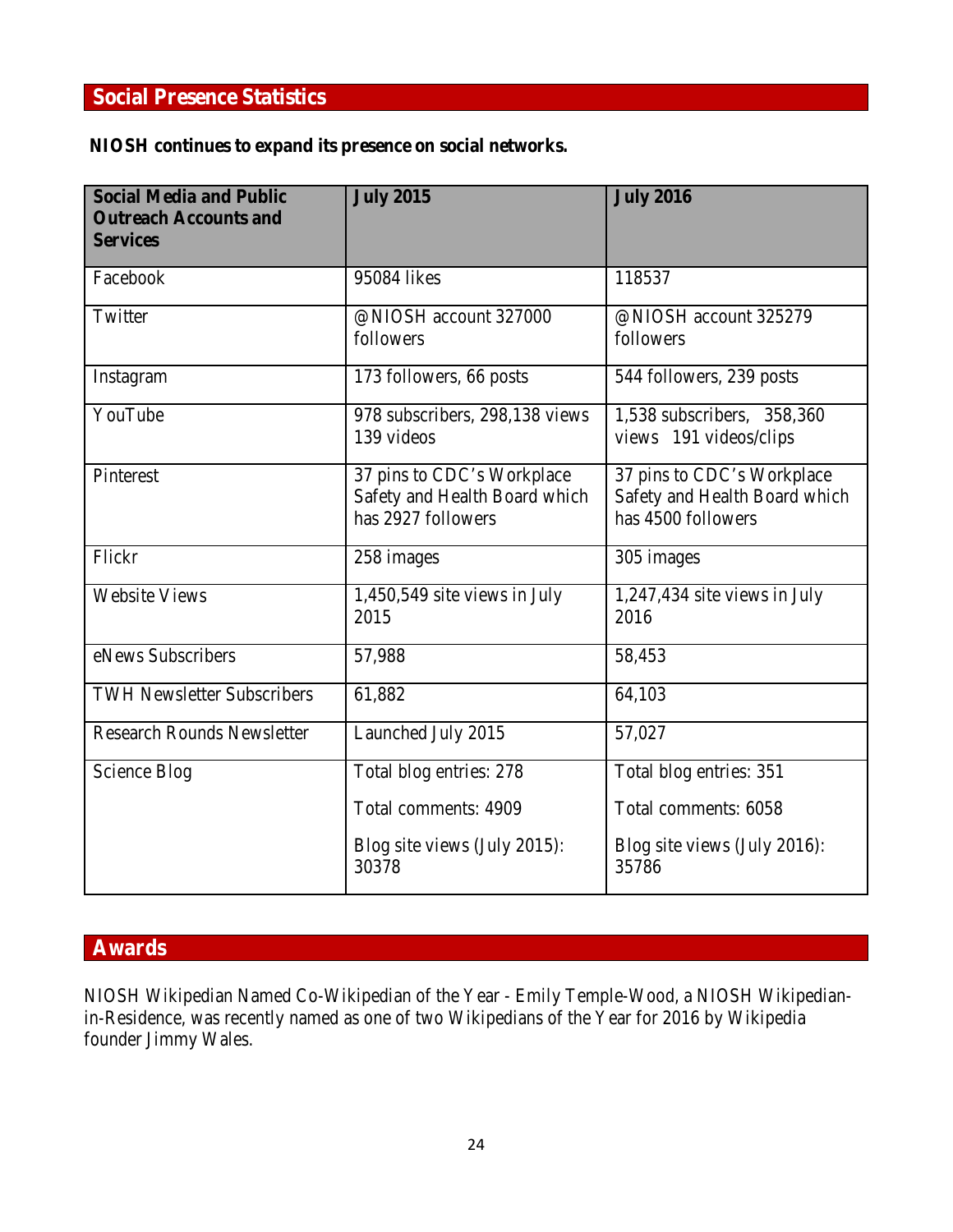## **Upcoming NIOSH Publications**

### **New ePub On Heat Stress Now Available**

NIOSH is pleased to announce the availability of its first [ePub.](http://www.cdc.gov/niosh/docs/2011-174/default.html) This new format is based on the OSHA/NIOSH Infosheet: *Protecting Workers From Heat Illness*. The epub allows for the document to be downloaded for use on e-readers and mobile devices.

## **New Factsheet Series Highlights NIOSH Programs**

NIOSH has published a series of factsheets called [Program Performance One-Pagers](http://www.cdc.gov/niosh/docs/ppop/default.html) designed to provide a snapshot of each of its programs. The factsheets describe the relevance and impact of NIOSH programs in a short and easy to understand format. Each one includes the program's priorities, major activities, accomplishments, and future plans.

## **NIOSH Publications**

- [NIOSH-OSHA Hazard Alert: Health and Safety Risks for Workers Involved in Manual Tank](http://www.cdc.gov/niosh/docs/2016-108/default.html)  [Gauging and Sampling at Oil and Gas Extraction Sites](http://www.cdc.gov/niosh/docs/2016-108/default.html) DHHS (NIOSH) Publication No. 2016-108
- [Criteria for a Recommended Standard: Occupational](http://www.cdc.gov/niosh/docs/2016-106/default.html) Exposure to Heat and Hot Environments DHHS (NIOSH) Publication No. 2016-106
- [Fatality Assessment and Control Evaluation Program Brochure](http://www.cdc.gov/niosh/docs/2016-113/default.html) DHHS (NIOSH) Publication Number 2016-113
- [Use of Aftermarket Replacement Component Parts for NIOSH-Approved Respirators](http://www.cdc.gov/niosh/docs/2016-107/default.html) DHHS (NIOSH) Publication No. 2016-107
- [Buy Quiet for Manufacturers](http://www.cdc.gov/niosh/docs/video/2016-103/default.html) DHHS (NIOSH) Publication No. 2016-103
- [NIOSH Bibliography of Communication and Research Products 2015.](http://www.cdc.gov/niosh/docs/2016-115/) Cincinnati, OH: U.S. Department of Health and Human Services, Centers for Disease Control and Prevention, National Institute for Occupational Safety and Health, DHHS (NIOSH) Publication No. 2016-115.
- [Building a Safety Program to Protect the Nanotechnology Workforce: A Guide for Small to](http://www.cdc.gov/niosh/docs/2016-102/pdfs/2016-102.pdf)  [Medium-Sized Enterprises.](http://www.cdc.gov/niosh/docs/2016-102/pdfs/2016-102.pdf) By Hodson L, Hull M. Cincinnati, OH: U.S. Department of Health and Human Services, Centers for Disease Control and Prevention, National Institute for Occupational Safety and Health, DHHS (NIOSH) Publication No. 2016-102.
- [External Review Draft: NIOSH Immediately Dangerous to Life or Health \(IDLH\) Value Profile for](https://www.cdc.gov/niosh/docket/review/docket156b/default.html)  [Peracetic Acid](https://www.cdc.gov/niosh/docket/review/docket156b/default.html) is available for public comment until October 11, 2016.
- Mobile NIOSH Pocket Guide Application (App). NIOSH began a phased rollout campaign and launch of the mobile app of this population NIOSH product in July 2016. To date, the mobile NIOSH Pocket Guide App has been downloaded 2,847 times.
- NORA Program Performance One-pagers, May 2016:
- [Small Business Assistance Program\(http://www.cdc.gov/niosh/docs/2016-145/\)](http://www.cdc.gov/niosh/docs/2016-145/)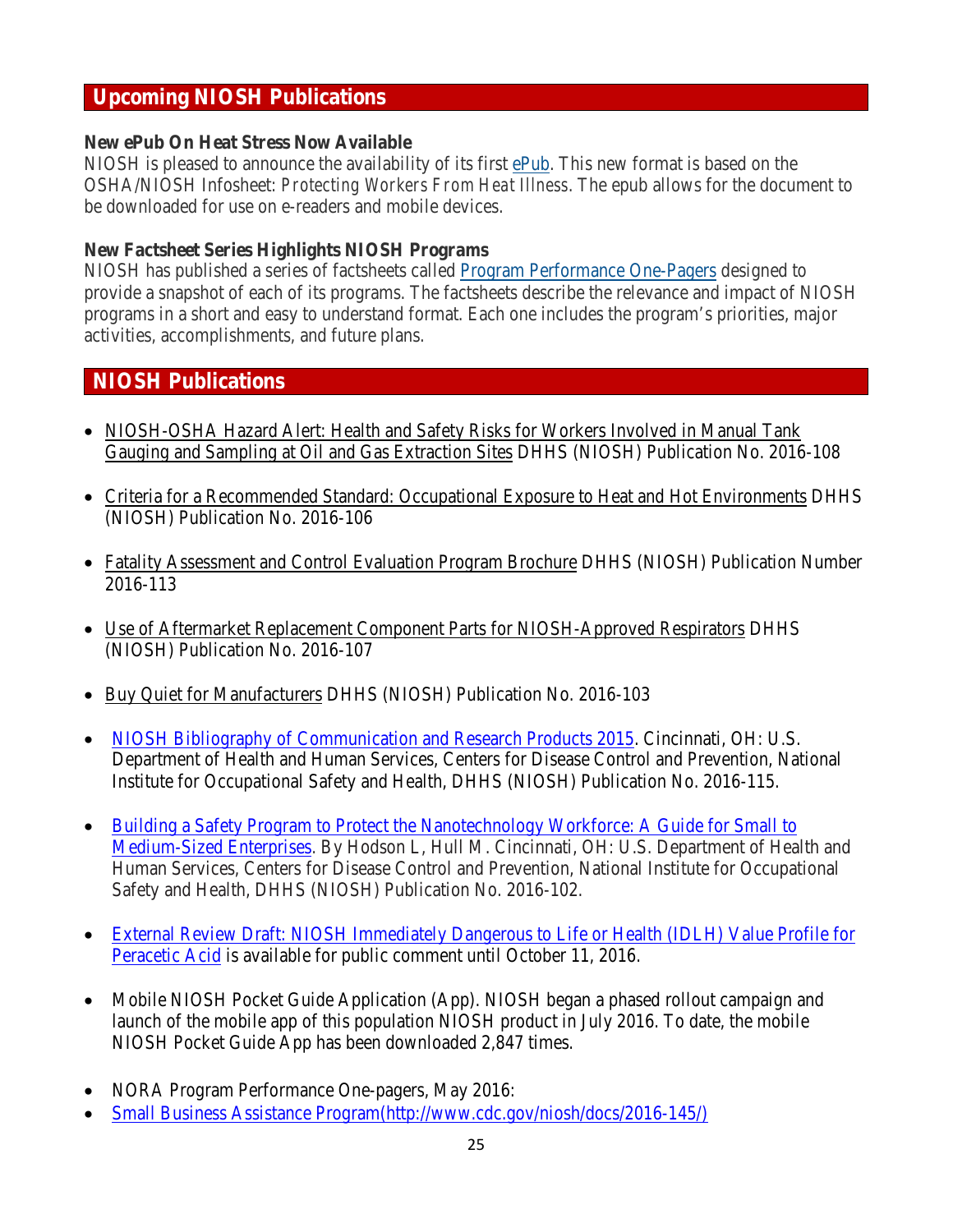- [Occupational Health Equity Program\(http://www.cdc.gov/niosh/docs/2016-142/\)](http://www.cdc.gov/niosh/docs/2016-142/)
- [Prevention through Design Program\(http://www.cdc.gov/niosh/docs/2016-130/\)](http://www.cdc.gov/niosh/docs/2016-130/)
- [Safe-Skilled-Ready Workforce Program\(http://www.cdc.gov/niosh/docs/2016-147/\)](http://www.cdc.gov/niosh/docs/2016-147/)
- [Wholesale and Retail Trade Program\(http://www.cdc.gov/niosh/docs/2016-157/\)](http://www.cdc.gov/niosh/docs/2016-157/)
- [National Center for Productive Aging and Work\(http://www.cdc.gov/niosh/docs/2016-154/\)](http://www.cdc.gov/niosh/docs/2016-154/)
- Extreme Heat Awareness Week (May 23-26, 2016) **–** EID led the development of several informational products as part of a national campaign initiated by the White House to increase awareness about the hazards of exposure to extreme heat. Products included a NIOSH Blog, a [Preventing Heat Illness Poster,](http://www.cdc.gov/niosh/docs/2016-151/) and an updated NIOSH Heat Stress Safety and Health Web Topic Page. In addition, EID has been working with OSHA to update and co-brand a Heat Safety Tool mobile application.

## **Upcoming NIOSH-Authored Journal Publications**

## **Worker Health and Safety and Climate Change in the Americas: What We Know and Research Needs**

Max Kiefer, NIOSH; Julietta Rodríguez-Guzmán, PAHO; Joanna Watson, NIOSH; Berna van Wendel de Joode, Central American Institute for Studies on Toxic Substances (IRET), Universidad Nacional, Heredia, Costa Rica; Donna Mergler Center for Interdisciplinary Research on Health, Well-being, Environment and Society (CINBIOSE), University of Quebec at Montreal, Montreal, Canada; Agnes Soares da Silva, PAHO

## **Manuscripts**

- Best Paper in Epidemiology in Occupational Health at EPICOH Award: Richardson DB, Cardis E, Daniels RD, et al. [2015] Risk of cancer from exposure to ionizing radiation: a retrospective cohort study of workers in France, the United Kingdom, and the United States (INWORKS). BMJ 351:h5359.
- DeBord DG, Carreón T, Lentz TJ, Middendorf P, Hoover MD, Schulte P [2016]. Use of the "Exposome" in the practice of epidemiology: A primer on –omic technologies. Am J Epidemiol. 184(4):302–314,<http://aje.oxfordjournals.org/content/184/4/302.full.pdf+html>
- Moir-W; Zeig-Owens-R; Daniels-RD; Hall-CB; Webber-MP; Jaber-N; Yiin-JH; Schwartz-T; Liu-X; Vossbrinck-M; Kelly-K; Prezant-DJ. (2016) Post‐9/11 cancer incidence in World Trade Center‐ exposed New York City firefighters as compared to a pooled cohort of firefighters from San Francisco, Chicago and Philadelphia (9/11/2001‐2009). *American Journal of Industrial Medicine* 59.9 (2016): 722-730
- Pinkerton LE, Yiin JH, Daniels RD, Fent KW [2016]. Mortality among workers exposed to toluene diisocyanate in the US polyurethane foam industry: Update and exposure-response analyses. Am J Ind Med 59:630-643.
- Schulte PA, Bhattacharya A, Jacklitsch B, Jacobs T, Kiefer M, Lincoln J, Pendergrass S, Shire J, Watson J, Wagner GR [2016]. Advancing the framework for considering the effects of climate change on worker safety and health. [J Occup Environ Hyg.](http://www.ncbi.nlm.nih.gov/pubmed/27115294) 2016 Nov;13(11):847-865. DOI: [10.1080/15459624.2016.1179388.](http://dx.doi.org/10.1080/15459624.2016.1179388)